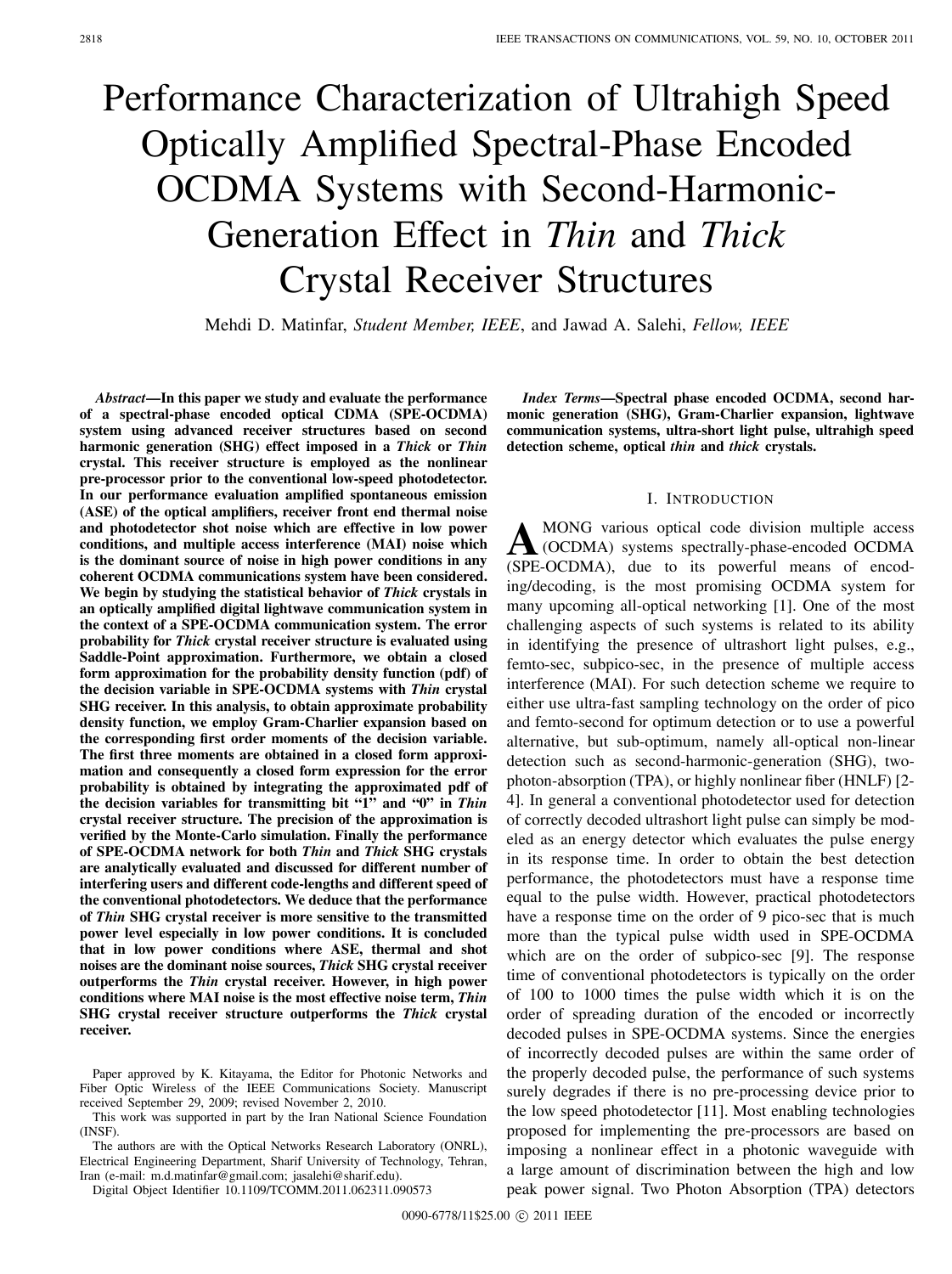where their output is proportional to the square of the input light intensity is one of those enabling technologies where the pre-processor and the photodetector parts are integrated in a single device. Self Phase Modulation (SPM) effect which is imposed in special fibers with high nonlinearity coefficient namely Highly Non-Linear Fiber (HNLF) and Second Harmonic Generation effect which is imposed in some types of dielectric crystals are other enabling technologies employed as pre-processors prior to conventional low speed photodetectors. The feasibilities and applicabilities of these methods are shown in SPE-OCDMA system in many experimental studies [2-6]. However; the analytical approaches to study the statistical behavior of such sub-optimum schemes have received less attention due to its mathematical complexity. Recently in [7] the performance of a RZ-OOK lightwave communication system using a TPA detector as the nonlinear receiver was evaluated and reported. The resulting model was employed in a SPE-OCDMA system and the performance of such a system was obtained and discussed in [8]. In [9] performance of a SPE-OCDMA system using SPM and SHG nonlinear preprocessor was obtained. Due to its mathematical complexity, the authors succeeded in evaluating the performance of the system using Monte-Carlo simulation. In [10], an approach was proposed to investigate the effect of the combination of highly nonlinear fiber and optical band pass filter as the preprocessor prior to the photodetector. In this approach, the amount of spreading in frequency spectrum is defined as the decision variable and the authors obtain the mean and the variance of the decision variable, and the probability of error is obtained using Gaussian approximation. However, in this paper second harmonic generation (SHG) effect in *Thick* crystal which was studied in an ultrahigh speed lightwave communication receiver [11], is considered in a SPE-OCDMA system. In evaluating the performance of such systems we begin by obtaining the moment generating function (MGF) of the decision variables at the output of the sampler after the *Thick* SHG crystal. Using the output MGF of the decision variables in Saddle-Point approximation method we can evaluate the performance of the system for different parameters of the network such as the number of users and the user's code length with high precision. Also in this paper we present and study an analytical approach using the Gram-Charlier expansion in modeling the statistical behavior of *Thin* SHG crystals. Finally, the closed form approximation for the total error probability of SPE-OCDMA system with *Thick* crystal receiver structure is obtained. The results of this study are used in a SPE-OCDMA communication system in order to present its performance using various system parameters. The rest of this paper is organized as follows. In Section II the concept of spectral phase encoding-decoding technique and the detailed description of different building blocks of a SPE-OCDMA using SHG receiver structure are presented. In Section III the Second Harmonic Generation effect, the dominant nonlinear effect in some dielectric crystals, is introduced and the mathematical models for two extreme behaviors of this device namely *Thin* and *Thick* crystals in the context of digital lightwave communication systems are described. In Section IV the statistical model of the SHG effect used as a pre-processor in ultra-high speed optical communication systems for two

separate regimes, i.e., *Thin* and *Thick*, is presented. This model is used for the performance evaluation of a SPE-OCDMA receiver with SHG crystals as the pre-processor prior to the photodetectors. The impact of thermal noise due to the front end electronic circuitry and shot noise corresponding to the photodetector is studied in Section V. In Section VI the numerical results are presented and an in-depth discussion on the performance of the SPE-OCDMA for various parameters is presented. Finally, Section VII concludes the paper.

# II. SPE-OCDMA SYSTEM DESCRIPTION WITH SHG RECEIVER STRUCTURE

A typical SPE-OCDMA network with *N* users is shown in Fig. 1. In such a system each user transmits its information bit using OOK signaling scheme in which for transmitting bit "1" a band-limited ultrashort light pulse,  $A(t)$  with duration  $T_c$ , e.g., on the order of  $100fs$ , is transmitted within one bit duration  $T_b$  and for transmitting bit "0" no pulse is transmitted. At the transmitter side, the frequency spectrum of the band-limited pulse with bandwidth *W* is divided into  $N_0$  frequency chips or bins such that  $W \stackrel{\Delta}{=} N_0 \Delta \omega$  where,  $\Delta \omega$ is the bandwidth of each of the frequency bins. A family of *N* pseudo-random binary signature sequences  ${C_j}_{j=1}^N$ , each assigned to a particular user, plays a key role in a SPE-OCDMA network. In this paper we assume all pseudo-random binary codes have equal length  $N_0$  with components that are randomly selected from the binary set  $\{e^{j0} = 1, e^{j\pi} = -1\}$ with equal probability. The encoder due to *j*th user adds 0 or  $\pi$  values to the phases of the frequency bins corresponding to the *j*th user according to the elements of the assigned code  $C_i$ . In [12], it is shown that when random coding is used as the signature sequence for each user, the encoder spreads the incident pulse in time by a factor of  $N_0$  and a noise-like low intensity signal with duration  $T = N_0 T_c$ is formed at the encoder output with  $T_c$  being the assigned pulse duration. It should be noted that the spreading time *T* is not necessarily equal to the bit interval . In fact, the ratio between the bit interval  $T_b$  and the spreading time  $T$  is called the excess spreading factor which is denoted by *K*. It is usually assumed that the excess spreading factor  $K \stackrel{\Delta}{=} T_b/T$ is an integer number. Finally the encoder's output enters into the fiber optic channel, shared among all of the network users through the star coupler, and is interfered with other users encoded signal. The signal due to *j*th user is added to the multiple access interference (MAI) signal and the result arrives at the receiver input of the *j*th user. After amplification and filtering with an optical amplifier and an optical bandpass filter a band-limited white random process, due to the amplified spontaneous emission (ASE) noise of the optical amplifier, is added further to the received signal.  $L_1$  and  $L_2$ are total fiber losses before and after the optical amplifier.  $G_{amp}$  denotes the gain of optical amplifier. By assuming an ideal star-coupler with *N* branches, the total amplification and losses along the path is obtained as  $G = \frac{G_{amp}L_1L_2}{N}$  [22]. The resulting signal enters the *j*th decoder which is similar to the *j*th encoder apart from the used signature sequence which is the complex conjugate of the corresponding sequence used in the corresponding encoder. When the input to the *j*th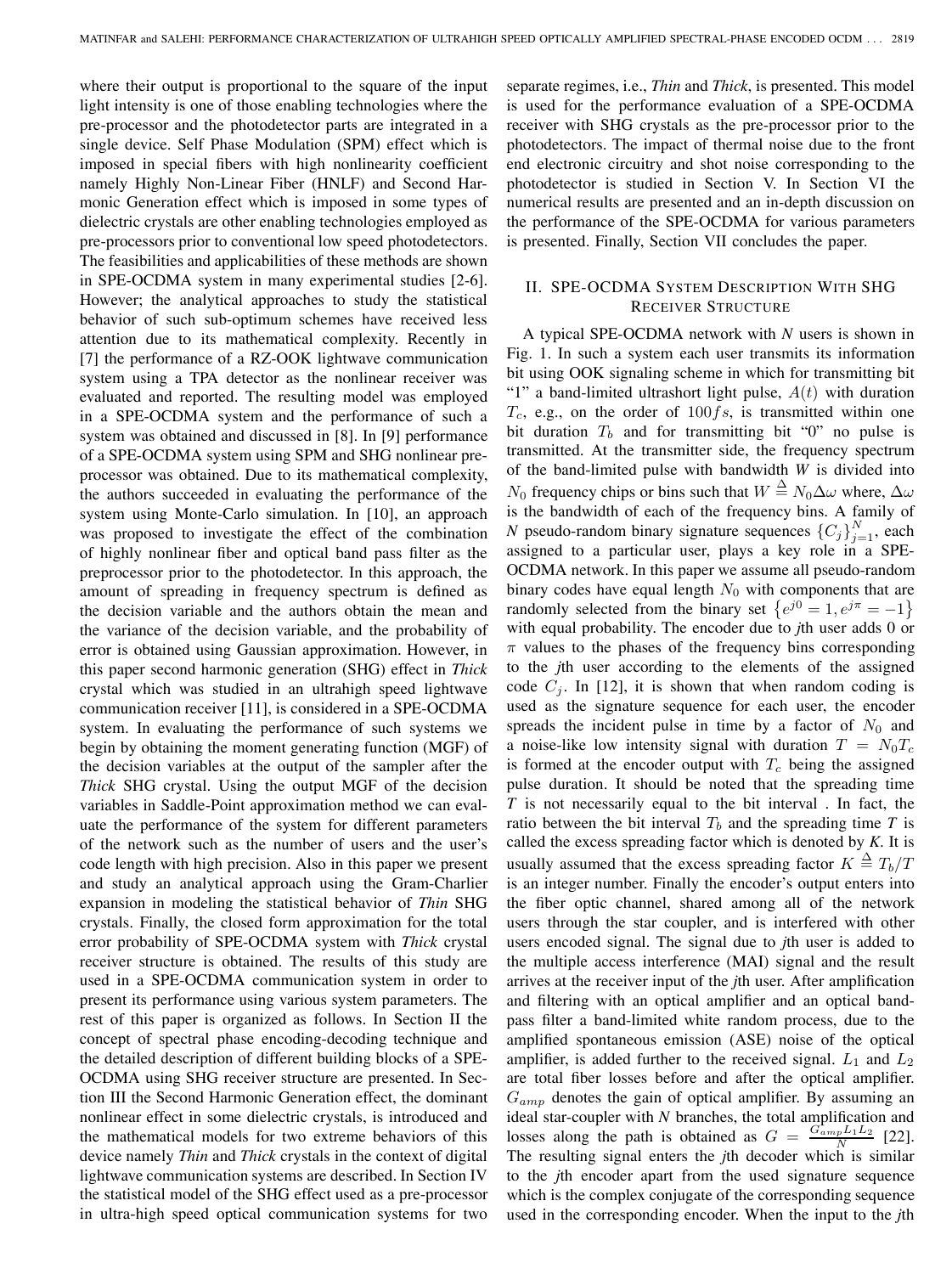

Fig. 1. A typical spectral-phase encoded OCDMA system employing the optical SHG crystal as the data recovery subsystem.

decoder is the pulse coded with signature sequence  $C_j$  the output is recovered as the original short pulse with duration  $T_c$ otherwise, due to the random properties of the code elements, the output remains in the form of a low intensity noise-like signal [12]. So, the *j*th decoder output is the summation of a band-limited noise due to MAI and ASE and a short pulse when data bit "1" is transmitted, otherwise, it only consists of a band-limited noise term. Finally, the decoder output enters the data recovery sub-system which in this paper it consists of a second harmonic generation crystal as the preprocessor prior to a conventional photodetector. In subsequent sections after presenting an introduction to the mathematical modeling of the nonlinear SHG effect the error probability of the aforementioned system is obtained.

# III. MATHEMATICAL MODELING OF SECOND HARMONIC GENERATION EFFECT

In this section a simple mathematical model for a nonlinear second harmonic generation (SHG) effect in photonic crystals is presented. In such dielectric crystals when satisfying phase matching conditions between the fundamental and second harmonic waves a nonlinear effect namely second harmonic generation dominates among other nonlinear effects. In the most simple case, the perfect phase matching between the

fundamental and second harmonic waves happens when the wave number due to the second harmonic wave becomes twice the corresponding wave number of the fundamental wave [14]. When a high power optical wave at frequency  $\omega_0$  enters the crystal in which the phases of the fundamental and second harmonic waves are matched then certain amount of energy efficiently transfers to the second harmonic wave at frequency  $2\omega_0$ . These phase matching conditions are hardly satisfied in the case that the input wave is an ultrashort light pulse, mainly due to its wide-band frequency content. In [14] by relaxing some phase matching conditions, the transient behavior of the photonic crystals in response to the wide-pulses has been studied when the SHG effect dominates among the other higher order nonlinearities. Hereafter, in this paper, crystals with dominant SHG effect are called SHG crystals. These crystals are classified into two general forms namely *Thin* and *Thick* SHG crystals. This classification is obtained according to the length of the crystals. For the aforementioned classification, a parameter namely walk-off length, denoted by  $L_w$ , is defined as follows,

$$
L_w \stackrel{\Delta}{=} \frac{T_c}{GVM} \tag{1}
$$

Where  $GVM \triangleq |1/V_{g_1} - 1/V_{g_2}|$  is defined as the group velocity mismatch (GVM) between the fundamental and second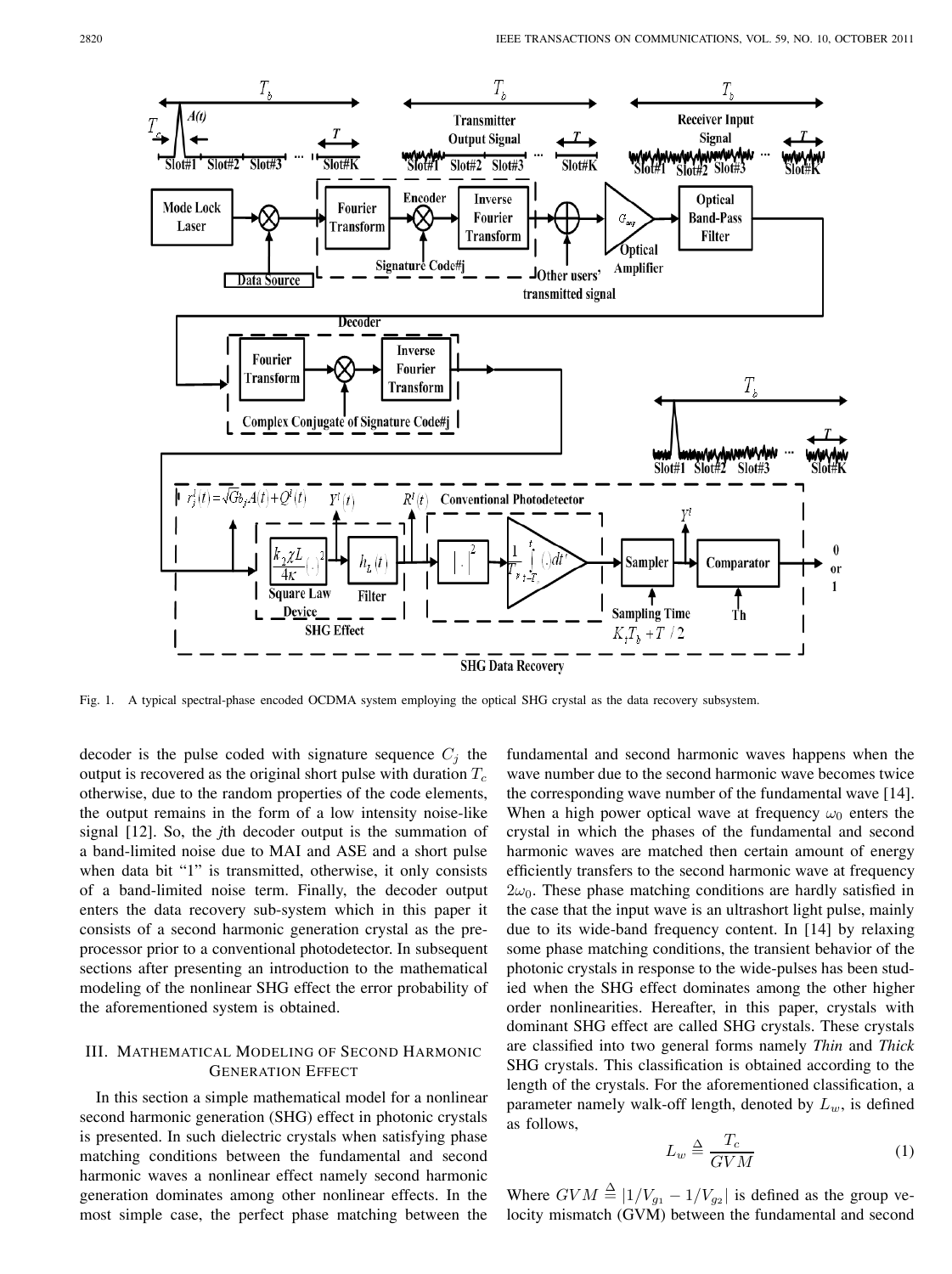harmonic waves in the SHG crystal. In general, if the crystal length is much greater than the walk-off length, i.e.,  $L \gg L_w$ , the crystal is assumed to be in *Thick* regime, which it can be safely modeled as the cascade of a nonlinear square-law device with a linear low-pass filter with a bandwidth inversely proportional to the crystal length as follows [11],

$$
E_{out}(t) = h_L(t) * [C \times E_{in}^2(t)] \qquad (2)
$$

Where  $h_L(t)$  in the above equation denotes the impulse response of the low-pass filter in the *Thick* crystal model which is defined as follows,

$$
h_L(t) = \begin{cases} \frac{1}{L(1/V_{g_2} - 1/V_{g_1})} & L/V_{g_1} < t < L/V_{g_2} \\ 0 & Otherwise \end{cases}
$$
 (3)

On the other hand, if the crystal length is much less than the walk-off length, i.e.,  $L \ll L_w$ , then it is classified as a *Thin* crystal and is simply modeled as a nonlinear square-law device and its input/output relation is expressed as follows [11],

$$
E_{out}(t) = C \times E_{in}^{2}(t)
$$
\n(4)

In equations (2) and (4),  $E_{in}$  (t) and  $E_{out}$  (t) are the envelope of the input and output fields of the SHG crystal, respectively. It should be noted that in both, *Thick* and *Thin* crystals, the carrier frequency of the output field  $E_2(t)$  is twice the carrier frequency of the input field. The parameter C in equations (2) and (4) is the conversion coefficient of the crystal which is defined as  $C \triangleq L \times P_c$ . Where  $P_c$  indicates the physical parameter of the crystal and it is defined as  $P_c = \frac{k_{2} \chi}{4\kappa}$  with the parameters  $\kappa$  and  $\chi$  representing the dielectric constant and the second order susceptibility of the crystal and  $k_2$  denotes the second harmonic wave number.

# IV. PERFORMANCE CHARACTERIZATION OF SPE-OCDMA WITH SHG PRE-PROCESSOR

In this section we obtain the error probability corresponding to the *j*th user's  $(j=1,2,N)$  receiver. Let  $E_k(t)$  denote the received field corresponding to the *k*th user and  $E_{kj}(t)$  is the *j*th decoder output when  $E_k(t)$  is its input. For the sake of simplicity in presentation, hereafter, we assume that there exist  $l$  active interfering users, i.e.,  $l$  interfering users transmit bit "1," and the corresponding detection error probability is denoted by  $PE_l$ . Therefore, the total error probability will be computed by averaging the error probabilities  ${P E_l}_{l=0}^{N-1}$  over the number of interfering users *l* [12]. The *j*th decoder output  $r_j^l(t)$  given l active interfering users can be represented as follows,

$$
r_j^l(t) = \sqrt{G}E_{jj}(t) + \sqrt{G}\sum_{k \neq j, k \in B_a} E_{kj}(t) + Z_{ASE}(t)
$$
 (5)

The set  $B_a$ , with *l* integers as its elements chosen from the set  $\{1, 2, ..., N\}$ , contains the active interfering user's indices. In the above equation, *G* is the total amplification and losses of the path as defined before and  $Z_{ASE}(t) = p(t) + jq(t)$ is the base-band equivalent of the filtered optical amplifier noise which is assumed to be a band-limited white process with  $p(t)$  and  $q(t)$  as its quadrature components [13]. The random process  $Z_{ASE}(t)$  has a two sided spectral density

equal to  $\delta/2$ , with  $\delta \stackrel{\Delta}{=} n_{sp} (G_{amp} - 1) h\upsilon[13]$ , where  $n_{sp}$  is the spontaneous emission parameter, *h* is the Planck constant and  $v = \omega_0/(2\pi)$  is the frequency of the incident optical signal. If we define  $Z_{l,interference}(t) \triangleq \sqrt{G} \sum$  $k\neq j, k\in B_a$  $E_{kj}(t)$ 

as the summation of  $l$  Gaussian random processes then  $Z_{l,interference}$  (*t*) remains also as a Gaussian random process. The decoded signal  $E_{ij}(t)$  consists of an ultrashort light pulse when *j*th user transmits bit "1," otherwise, it equals to zero. Therefore,  $r_j^l(t)$  is the summation of a Gaussian band-limited white process and a short pulse when bit "1" is transmitted, otherwise it is a Gaussian band-limited random process due to the summation of MAI and ASE noises. Due to the limiting speed of conventional photodetectors, it is becoming a common practice to place an optical nonlinear element prior to the photodetector in order to avoid severe performance degradation [11]. In this paper we employ both *Thin* and *Thick* second harmonic generation (SHG) crystals as the nonlinear pre-processor prior to a conventional and low speed photodetector. From (5) the decoded signal which is the input to the SHG crystal for the *j*th user can be represented as follows,

$$
r_j^l(t) = \sqrt{G}b_j A(t) + Q^l(t) \qquad -T_b/2 \le t < T_b/2 \quad (6)
$$

Where,  $b_j$  is the transmitted bit due to the desired user, i.e., *j*th user, which can be 1 or 0,  $A(t)$  is the reconstructed or the original ultrashort light pulse and, for the sake of mathematical simplicity in obtaining a closed form error probability expression, it is assumed to be a rectangular pulse with a pulse width equal to  $T_c$  and an amplitude equal to  $\sqrt{G \times P_t}$  where  $P_t$  denotes the peak power of the transmitted pulse. In the above equation,  $Q^{l}(t)$  is the accumulated sum of optical amplifier ASE noise and the MAI noise due to  $l$ active interfering users, denoted by  $Z_{l,interference}(t)$ . Both of  $Z_{ASE}(t)$  and  $Z_{l,interference}(t)$  can be assumed to be Gaussian [12], [13]. So, we have,

$$
Q^{l}(t) = Z_{l,interference}(t) + Z_{ASE}(t)
$$
 (7)

 $Z_{l,interference}(t)$  and  $Z_{ASE}(t)$  are modeled as a zero mean band-limited Gaussian random process with autocorrelation functions  $R_{l, interference}(\tau) = \sigma_{l, interference}^2 Sinc(\tau/T_c)$ and  $R_{ASE}(\tau) = \sigma_{ASE}^2 Sinc(\tau/T_c)$  respectively.  $\sigma_{l,interference}^2$  and  $\sigma_{ASE}^2$  are the corresponding MAI and ASE noise variances which can be expressed as follows,

$$
\sigma_{l,\text{interference}}^2 = \frac{lGP_t}{N_0}
$$
\n
$$
\sigma_{ASE}^2 = \frac{\delta}{T_c}
$$
\n(8)

The optical band pass filter at the receiver input is assumed to have the minimum required bandwidth  $(B_0 = \frac{1}{T_c})$  in order to keep the maximum pulse energy and reject the excessive noise energy [21]. In this paper, for the sake of mathematical simplicity, in obtaining the closed form expressions for the error probabilities  ${P\widetilde{E}_l}_{l=0}^{N-1}$ , the sinc-shape autocorrelation functions are approximated by a triangular pulse with the same amplitude. Because of the statistical independence between ASE noise  $Z_{ASE}(t)$  and MAI noise  $Z_{l,interference}(t)$ , the equivalent variance due to the noise  $Q^{l}(t)$  is obtained as  $\sigma_l^2 = \sigma_{ASE}^2 + \sigma_{l,interference}^2$ . In this stage, all the conditional error probabilities  $\{PE_l\}_{l=0}^{N-1}$ , given l interfering users, are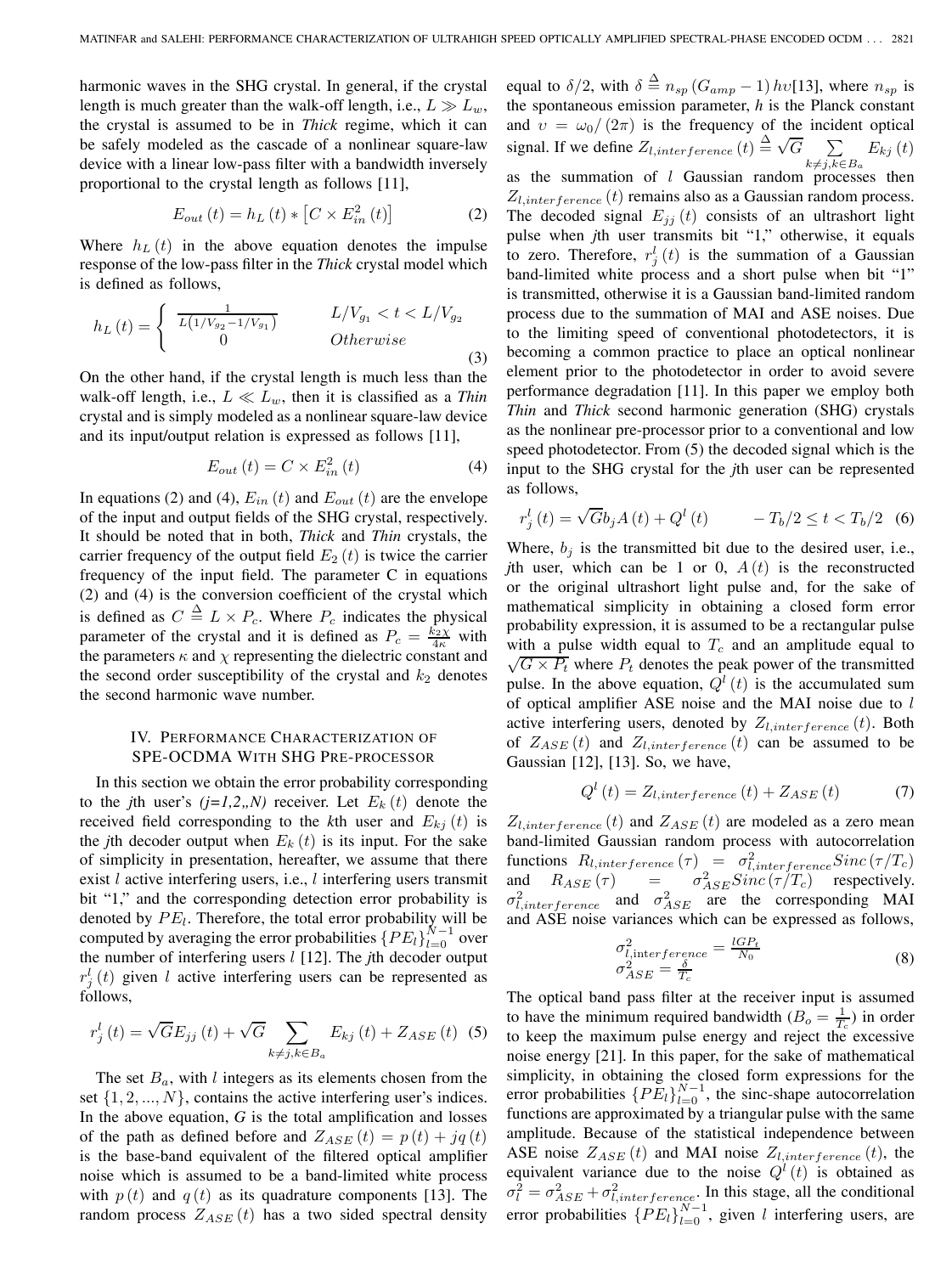evaluated without including the thermal noise due to the electronic circuitry, and the shot noise and the dark current noise due to the photodetector. However, Section V is dedicated to investigate the impact of the above aforementioned noise sources along with the MAI and ASE. Based upon equation (6) and due to Gaussian statistics of  $Q^{l}(t)$ , the probability  $PE_{l}$ is inferred as the error probability of the SHG data recovery sub-system in detecting the presence of the light pulse  $A(t)$ in an additive Gaussian noise environment. It should be noted that this problem has been studied, analytically, in [11] for *Thick* SHG crystal pre-processor. So, the error probabilities  ${P E_l}_{l=0}^{N-1}$  in *Thick* crystal case, can be computed by applying the same approach presented in [11].

# *A. Derivation of for Thick SHG Crystal Pre-processor*

Based on the mathematical model presented in Section III for *Thick* SHG crystal and by substituting  $r_j^l(t)$  for  $E_{in}(t)$ in equation (2), the SHG crystal output  $R^l(t)$  is obtained as  $R^{l}(t) = h_{L}(t) * Y^{l}(t)$  where  $Y^{l}(t)$  denotes the square-law device output in the represented model. Let  $Y<sup>l</sup>$  denote the decision variable in SHG data recovery sub-system for  $l$  active interfering users then we have [11],

$$
Y^{l} = \frac{1}{T_{p}} \int_{-T_{p}/2}^{T_{p}/2} \left| R^{l}(t) \right|^{2} dt = T_{p}^{2} \sum_{n=-m_{l}}^{m_{l}} \left| y_{n}^{l} H_{L}(n) \right|^{2} \quad (9)
$$

Where  ${H_L(n)}_{n=-\infty}^{+\infty}$  denotes the Fourier coefficients due to the impulse response  $h_L(t)$  and  $T_p$  indicates the photodetector integration time. The low-pass filter in *Thick* SHG crystal model is Sinc-shape in frequency domain which can be, approximately, assumed band-limited in its main lobe. In the above equation,  $\{y_n^l\}_{n=-m_l}^{m_l}$  are the Fourier coefficients due to  $Y^l(t)$  falling into the SHG filter window, i.e., $[-m_l, ..., m_l],$ where  $m_l$  is the cut-off index of the Fourier coefficients corresponding to the low-pass filter  $h<sub>L</sub>(t)$  in SHG crystal model. It can be easily deduced from (3) that if  $T_L = L \times GVM$ is the time duration of the impulse response  $h<sub>L</sub>(t)$  then  $m_l$  is obtained as  $m_l = \lfloor T_p/T_L \rfloor$ . Based upon Papoulis's well known theorem on Gaussianity on narrow-band systems output and by applying the conditions corresponding to *Thick* SHG crystal it can be deduced that the Fourier coefficients  ${y_n^l}_{n=-m_l}^{m_l}$  are jointly Gaussian random variables [15]. In order to evaluate the error probability  $PE_l$  the random vectors  $\vec{V}_1^l$  and  $\vec{V}_0^l$  are defined as follows,

$$
\begin{aligned}\n\left(\vec{V}_{1}^{r}\right)^{T} &\triangleq Real\left\{ \begin{bmatrix} y_{-m_{1}}^{l}, y_{-m_{1}+1}^{l}, y_{-m_{1}+2}^{l}, \dots, \\ y_{0}, \dots, y_{m_{l}-1}^{l}, y_{m_{l}}^{l} \\ y_{0}, \dots, y_{m_{l}-1}^{l}, y_{m_{l}}^{l} \\ y_{0}, \dots, y_{m_{l}-1}^{l}, y_{-m_{l}+2}^{l}, \dots, \end{bmatrix} | 1 \right\} \\
\left(\vec{V}_{1}^{i}\right)^{T} &\triangleq \left[ \left(\vec{V}_{1}^{r}\right)^{T}, \left(\vec{V}_{1}^{i}\right)^{T} \right] \\
\left(\vec{V}_{0}^{r}\right)^{T} &\triangleq Real\left\{ \begin{bmatrix} y_{-m_{1}}^{l}, y_{-m_{1}+1}^{l}, y_{-m_{1}+2}^{l}, \dots, \\ y_{0}, \dots, y_{m_{l}-1}^{l}, y_{m_{l}}^{l} \\ y_{0}, \dots, y_{m_{l}-1}^{l}, y_{m_{l}}^{l} \\ y_{0}, \dots, y_{m_{l}-1}^{l}, y_{-m_{l}+2}^{l}, \dots, \end{bmatrix} | 0 \right\} \\
\left(\vec{V}_{0}^{i}\right)^{T} &\triangleq \left[ \left(\vec{V}_{0}^{r}\right)^{T}, \left(\vec{V}_{0}^{i}\right)^{T} \right]^{T} \\
\left(\vec{V}_{0}^{i}\right)^{T} &\triangleq \left[ \left(\vec{V}_{0}^{r}\right)^{T}, \left(\vec{V}_{0}^{i}\right)^{T} \right]^{T}\n\end{aligned} \n\tag{10}
$$

Using equation (9) the decision variables  $Y_0^l$  and  $Y_1^l$  for transmitting bit "0" and bit "1" are obtained as follows,

$$
Y_0^l = (\vec{V}_0^l)^T Q_{2(2m_l+1)} (\vec{V}_0^l)
$$
  
\n
$$
Y_1^l = (\vec{V}_1^l)^T Q_{2(2m_l+1)} (\vec{V}_1^l)
$$
\n(11)

Where  $Q_{2(2m_l+1)}$  is a diagonal matrix with the order  $2(2m_l + 1)$  and where its main diagonal elements denoted by  ${q_{n,n}}_{n=1}^{\binom{2(2m)}{2m}}$  are proportional to the Fourier coefficients of the low-pass filter  $h_L(t)$ ,

$$
q_{n,n} = q_{n+2m_l+1,n+2m_l+1} = T_p^2 |H_L (n - m_l - 1)|^2
$$
  
=  $Sinc^2 \left(\frac{n - m_l - 1}{m_l}\right)$   $n = 1, 2, 3, ..., 2m_l + 1$  (12)

Let us denote  $\Psi_0^l(s)$  and  $\Psi_1^l(s)$  as the characteristic functions of the decision variable  $Y<sup>l</sup>$  for transmitting bit "0" and "1" respectively. With the aid of Turin lemma [16] in evaluating the characteristic function of the quadratic forms of Gaussian random variables the corresponding characteristic functions of  $Y_1^l$  and  $Y_0^l$  denoted by  $\Psi_1^l$  (s) and  $\Psi_0^l$  (s) are obtained as follows [11],

$$
\Psi_{1}^{l}(s) = \frac{1}{\left[\det\left(I_{2(2m_{l}+1)}-2s\Phi_{1}^{l}Q_{2(2m_{l}+1)}\right)\right]^{1/2}} \times \exp\left\{-\frac{(1/2)\left(\vec{\eta}_{1}\right)^{T}\left(\Phi_{1}^{l}\right)^{-1}}{\left[I_{2(2m_{l}+1)}-2s\Phi_{1}^{l}Q_{2(2m_{l}+1)}\right)^{-1}}\right]\vec{\eta}_{1}\right\}
$$
\n
$$
\Psi_{0}^{l}(s) = \frac{1}{\left[\det\left(I_{2(2m_{l}+1)}-2s\Phi_{0}^{l}Q_{2(2m_{l}+1)}\right)\right]^{1/2}}
$$
\n(13)

In the above equation,  $\Phi_1^l$  and  $\Phi_0^l$  are the covariance matrices and  $\vec{\eta}_1$  and  $\vec{\eta}_0$  are the mean vectors corresponding to the vectors  $\vec{V}_1^l$  and  $\vec{V}_1^0$  respectively and  $I_{2(2m_l+1)}$  represents the identity matrix of order  $2(2m_l + 1)$ . The elements of  $\Phi_1^l$ ,  $\Phi_0^l$ ,  $\vec{\eta}_1$ , and  $\vec{\eta}_0$  are evaluated similar to the approach in [11]. Finally, the conditional error probability  $PE_l$  for l interfering users is evaluated using the Saddle-Point approximation method [17].

# *B. Derivation of for Thin SHG Crystal Pre-processor*

The decision variable which is obtained for *Thin* SHG data recovery sub-system corresponding to the  $j$ th user with  $l$  active interfering users can be expressed as follows [11],

$$
Y^{l} = \frac{C^{2}}{T_{p}} \int_{-T_{p}/2}^{T_{p}/2} |r_{j}^{l}(t)|^{4} dt
$$
 (14)

In (14)  $T_p$  denotes the integration time of the photodetector In (14)  $I_p$  denotes the integration time of the photodetector<br>and  $r_j^l(t) = \sqrt{G}b_jA(t) + Q^l(t)$ , defined in equation (6), represents the input signal of SHG data recovery sub-system shown in Fig. 1. To evaluate the error probability  $PE_l$  we need to estimate the probability density function (pdf) of the decision variable  $Y^l$ . Note that, the decision variable is not Gaussian at the sampler output for *Thin* and *Thick* SHG crystals [11]. So, it is necessary to evaluate the pdf of the decision variable for accurate performance characterization. We employ a well-known Gram-Charlier function expansion for approximating the pdf of the decision variable since one can obtain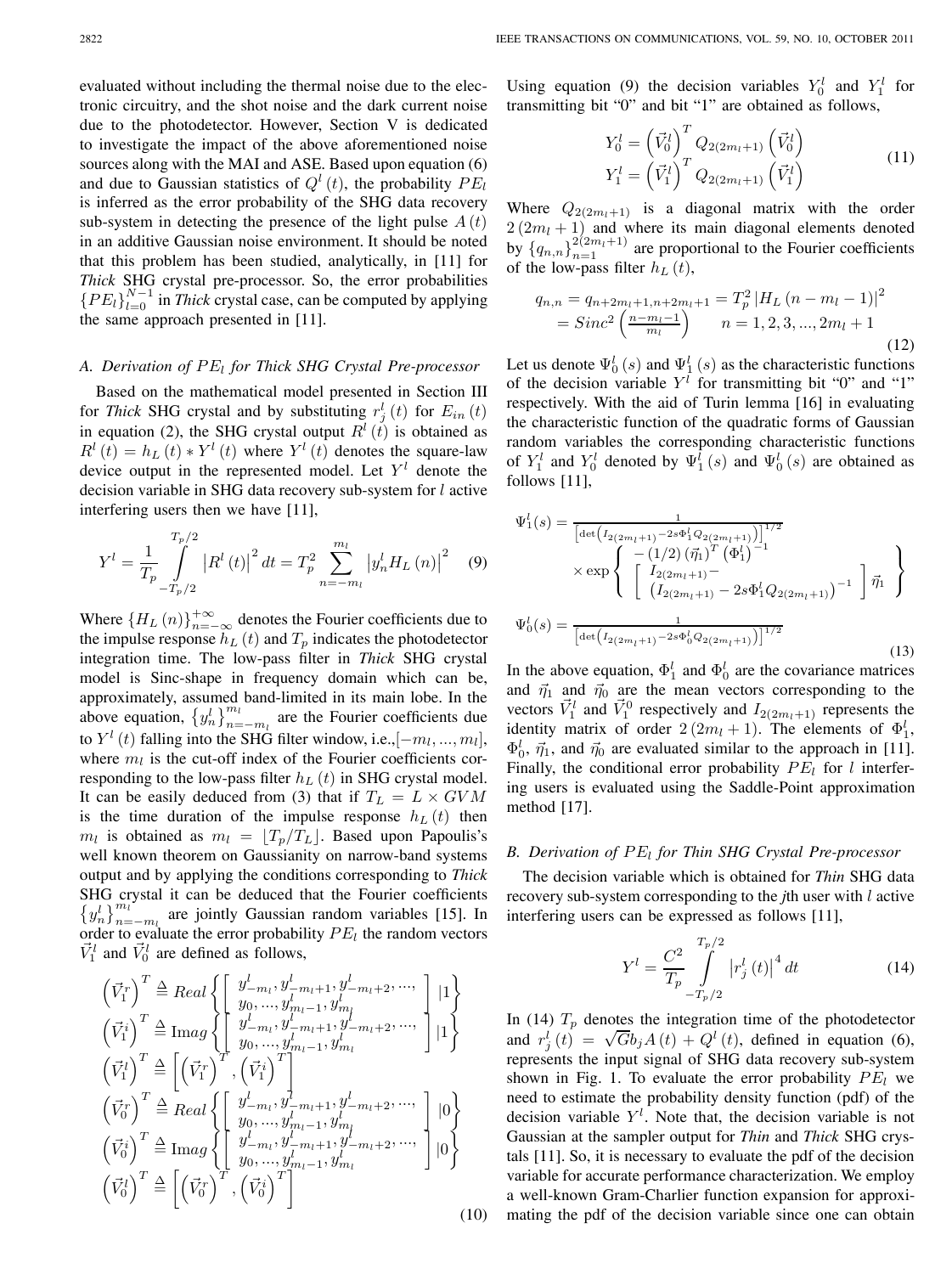its statistical moments using analytical approach. Gaussian function as the Gram-Charlier kernel results in not such a good approximation in approximating the corresponding pdf of the decision variable  $Y^l$ , so we have chosen the Gamma kernel which is preferable for positive random variables. Using Gram-Charlier expansion with Gamma function as its kernel the pdf of the decision variable  $Y<sup>l</sup>$  is approximated with four terms of the expansion as follows [18],

$$
f^{l}(x) = g(x/\beta_{l}) \approx e^{-(x/\beta_{l})} (x/\beta_{l})^{\alpha_{l}} \n\left[ c_{0}^{l} L_{0}^{\alpha_{l}} (x/\beta_{l}) + c_{1}^{l} L_{1}^{\alpha_{l}} (x/\beta_{l}) + c_{2}^{l} L_{2}^{\alpha_{l}} (x/\beta_{l}) + c_{3}^{l} L_{3}^{\alpha_{l}} (x/\beta_{l}) \right]
$$
\n(15)

Where  $L_0^{\alpha_l}(x)$ ,  $L_1^{\alpha_l}(x)$ ,  $L_2^{\alpha_l}(x)$  and  $L_3^{\alpha_l}(x)$  in the above equation are the Laguerre polynomials of the first, second, third and fourth degree with the parameter  $\alpha_l$ . The function  $\varphi^{\alpha_l}(x) = e^{-x} x^{\alpha_l}$  is the Gamma function which is considered as the kernel of the Gram-Charlier expansion and  $c_0^l, c_1^l, c_2^l$  and  $c_3$  are the expansion coefficients. With selecting appropriate values for  $\alpha_l$  and  $\beta_l$  the first and second coefficients  $c_1^l$  and  $c_2^l$  can be assumed to be 0. So we have [18],

$$
f^{l}(x) = g(x/\beta_{l}) \approx e^{-(x/\beta_{l})} (x/\beta_{l})^{\alpha_{l}}
$$
  
\n
$$
[c_{0}^{l} L_{0}^{\alpha_{l}} (x/\beta_{l}) + c_{3}^{l} L_{3}^{\alpha_{l}} (x/\beta_{l})]
$$
\n(16)

With the above assumption the coefficients  $c_0^l$  and  $c_3^l$  are computed in Appendix (A) as follows [18],

$$
c_0^l = \frac{1}{\beta_l \Gamma(\alpha_l + 1)}
$$
  
\n
$$
c_3^l = \frac{1}{\beta_l \Gamma(\alpha_l + 4)} \left[ \frac{m_2^l}{\beta_l^2} \left( \alpha_l + 3 \right) - \frac{m_3^l}{\beta_l^3} \right]
$$
\n(17)

The suitable values for  $\alpha_l$  and  $\beta_l$  that lead us to the above form of Gram-Charlier expansion are evaluated in Appendix (A) as follows,

$$
\alpha_l = \frac{\left(m_1^l\right)^2}{m_2^l - \left(m_1^l\right)^2} - 1 \quad , \quad \beta_l = \frac{m_2^l - \left(m_1^l\right)^2}{m_1^l} \tag{18}
$$

In the above equation,  $m_1^l$ ,  $m_2^l$  and  $m_3^l$  are the first, second and third order moments of the decision variable  $Y<sup>l</sup>$  respectively. These moments are obtained in closed form expressions in Appendices (B) and (C) for transmitting bit "0" and "1." The probability density functions for transmitting bit "1" and "0" are denoted by  $f_1^l(x)$  and  $f_0^l(x)$ , respectively. The error probabilities for transmitting bit "1" and "0" denoted by  $PE_1^l$ and  $PE_0^l$  are computed as follows,

$$
PE_1^l = \int_{-\infty}^{Th} f_1^l(x) dx , PE_0^l = 1 - \int_{-\infty}^{Th} f_0^l(x) dx
$$
  
\n
$$
PE_l = \frac{1}{2} (PE_1^l + PE_2^l)
$$
\n(19)

In the above equation *Th* indicates the optimum threshold for the comparator used in SHG data recovery sub-system in order to make a decision with minimum total error probability. According to the above equation, by integrating the pdf computed in (16) for transmitting bit "1" i.e.,  $f_1^l(x)$ , the closed

form expression for evaluating  $PE<sub>1</sub><sup>l</sup>$  is obtained as follows,

$$
PE_{1}^{l} = c_{0}^{l} \beta_{l} \Gamma(\alpha_{l} + 1) \gamma_{\alpha_{l}+1} \left(\frac{Th}{\beta_{l}}\right) +
$$
  
\n
$$
\frac{c_{3}^{l}}{6} (\alpha_{l} + 1) (\alpha_{l} + 2) (\alpha_{l} + 3) \beta_{l} \Gamma(\alpha_{l} + 1) \gamma_{\alpha_{l}+1} \left(\frac{Th}{\beta_{l}}\right) -
$$
  
\n
$$
\frac{c_{3}^{l}}{2} (\alpha_{l} + 2) (\alpha_{l} + 3) \beta_{l} \Gamma(\alpha_{l} + 2) \gamma_{\alpha_{l}+2} \left(\frac{Th}{\beta_{l}}\right) +
$$
  
\n
$$
\frac{c_{3}^{l}}{6} (\alpha_{l} + 3) \beta_{l} \Gamma(\alpha_{l} + 3) \gamma_{\alpha_{l}+3} \left(\frac{Th}{\beta_{l}}\right) -
$$
  
\n
$$
\frac{c_{3}^{l}}{6} \beta_{l} \Gamma(\alpha_{l} + 4) \gamma_{\alpha_{l}+4} \left(\frac{Th}{\beta_{l}}\right)
$$
\n(20)

In the above equation  $c_0^l$ ,  $c_3^l$ ,  $\alpha_l$  and  $\beta_l$  are computed in (17) and (18) in terms of the first, second and third order moments  $m_1^l$ ,  $m_2^l$  and  $m_3^l$  for transmitting bit "1." The function  $\Gamma(\alpha)$  is the Gamma function which is defined as  $\Gamma(\alpha_l) \stackrel{\Delta}{=} \int^{+\infty}$  $\int\limits_0^{1} e^{-x} x^{\alpha_l - 1} dx$ . The function  $\gamma_{\alpha_l}(x)$  is the incomplete Gamma function, i.e.,  $\gamma_{\alpha_l}(x) \triangleq \frac{1}{\Gamma(\alpha_l)} \int_{a_l}^{x_l}$  $\int\limits_{0}^{\infty}e^{-\tau}\tau^{\alpha_l-1}d\tau.$ The integration in (19) due to the error probability  $PE_0^l$  is obtained in a closed form expression as in equation (20) except that the coefficients  $c_0^l, c_3^l, \alpha_l$  and  $\beta_l$  are computed for transmitting bit "0" instead of bit "1."

#### *C. Derivation of System Total Error Probability*

The total error probability, denoted by *PE*, is obtained by averaging the conditional error probability  $PE_l$  over  $l$  as follows,

$$
PE = \sum_{l=0}^{N-1} prob(l) PE_l
$$
 (21)

It should be noted that the number of active interfering users  $l$  is a random variable with binomial distribution [12]. As observed in Fig. 1, the bit interval is divided into *K* time slots and the ultrashort light pulse is in the first time slot of the bit interval. After encoding process the pulse spreads in that time slot. So the probability of one interference appearing in a time instant is obtained as  $\frac{1}{2K}$ . There exist  $N-1$  total interfering users. Therefore, the number of active interfering users is a binomial random variable with parameters  $(N-1, \frac{1}{2K})$ . Let  $prob(l)$  denote the cumulative distribution function (cdf) of the number of active interfering users. So it can be obtained as follows,

$$
prob(l) = {N-1 \choose l} \left(\frac{1}{2K}\right)^l \left(1 - \frac{1}{2K}\right)^{N-1-l}
$$
 (22)

Fig. 2 compares the results of the analytic approach to evaluate the performance of SPE-OCDMA with *Thin* SHG receiver with the results of Monte-Carlo simulation. In this comparison there exist 12 active users in which a set of 12 random codes with length 511 acts as the signature sequences. Let's define  $PRD \stackrel{\Delta}{=} T_P/T_c$  as the ratio between the photodetector response time and the ultrashort light pulse's duration, hence small *PRD* corresponds to fast photodetectors and large *PRD* corresponds to slow photodetectors. In data recovery subsystem of the receiver *Thin* SHG crystal is employed prior to a photodetector with *PRD=25*. In each trial of Monte-Carlo simulation, the samples of a Gaussian random process due to MAI and ASE noise are generated in one bit interval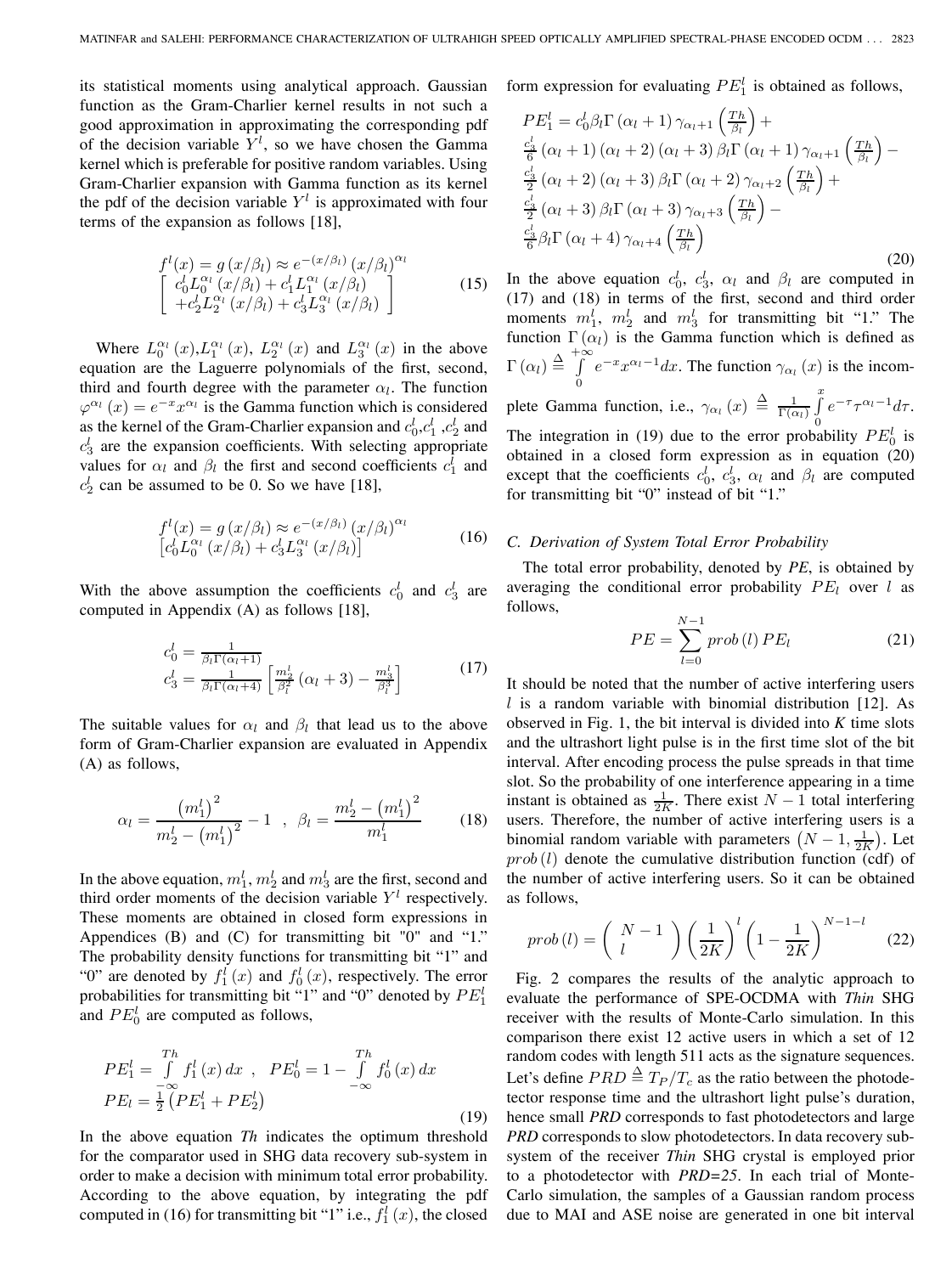

Fig. 2. Analytical and Monte-Carlo simulation performance comparison in a SPE-OCDMA system with *Thin* SHG crystal as its pre-processor (PRD=25).

and are added to the samples of ultrashort light pulse. The minimum sampling time of the simulation is assumed to be  $T_c/10$  which is obtained by trial and error. The summation enters into the data recovery sub-system which includes *Thin* SHG crystal followed by the photodetector. In each transmitted power level the number of trials is chosen 10 times the inverse of error probability. This figure verifies that using the Gram-Charlier expansion up to third order terms to approximate pdf of decision variable  $Y<sup>l</sup>$  results in a good approximation in obtaining the error probability of the data recovery subsystem based on *Thin* SHG crystal. The typical values of the other parameters used for performance evaluation in Fig. 2 are shown in Table I. Fig. 2 also compares the performance of the system with the optimum detection scheme as a benchmark. In such scheme the detection process is based on comparing the sample of the decoded signal at the peak value time instant with an optimum threshold. It should be noted that the ASE noise of the optical amplifier is also considered in sketching Fig. 2.

#### V. SHOT NOISE AND THERMAL NOISE EFFECT

In previous section we obtained the performance of a SPE-OCDMA with SHG crystal without including the shot noise due to the photodetector and the thermal noise due to the electronic front end stage of the receiver. To consider the above effects we redefine the decision variable at the sampler output as follows,

$$
I^{l} = i_{MAI, ASE, sh}^{l}(t) + i_{th}(t) \Big|_{\mathfrak{D}t = K_{t}T_{b} + T/2}
$$
\n
$$
= \frac{\eta q}{h v} Y^{l} + I_{sh} + I_{th}
$$
\n(23)

Where  $\eta$ ,  $q$ ,  $h$  and  $\nu$  are photodetector quantum efficiency, electon charge, Plank constant and the optical frequency, respectively. In the above equation,  $i_{MAI, ASE, sh}^{l}(t)$  indicates the flow of photoelectrons corresponding to MAI, ASE and their corresponding shot noise effects.  $i_{th}(t)$  indicates the photoelectrons current due to the front end thermal noise which has a Gaussian distribution. The shot noise current conditioned on MAI and ASE is assumed to be Gaussian. Hence, conditioning on MAI and ASE, the decision variable  $I^{\ell}$ 



Fig. 3. Impact of the thermal noise and shot noise in the performance of *Thin* crystal receiver structure.

has a Gaussian distribution. Therefore the pdf of the decision variable  $I^l$  can be obtained by the convolution of the pdf due to MAI and ASE, which is obtained in the previous sections, with the pdf of the conditional shot noise and thermal noise which is Gaussian. Therefore, the pdf of the decision variable by considering thermal and shot noises is obtained as follows,

$$
\begin{aligned}\n\text{Thin SHG, decision variable pdf:} \\
f_{I^l}(x) &= g\left(x; 0, \sigma_{sh,l}^2 + \sigma_{th}^2\right) * \left(\frac{q\eta}{h\upsilon}\right)^{-1} f^l\left(x/\left(\frac{q\eta}{h\upsilon}\right)\right) \\
\text{Thick SHG, decision variable MGF:} \\
\Psi_{I^l}(s) &= \exp\left(\frac{\sigma_{sh,l}^2 + \sigma_{th}^2}{2}s^2\right) \Psi^l\left(s\left(\frac{q\eta}{h\upsilon}\right)\right)\n\end{aligned}
$$
\n
$$
(24)
$$

Where,  $g(x; m, \sigma^2)$  denotes the Gaussian pdf with mean *m* and variance  $\sigma^2$ .  $\Psi^l(s)$  and  $f^l(x)$  denote the MGF and the pdf of the decision variable  $Y<sup>l</sup>$  obtained in the previous section for both *Thick* and *Thin* crystal receiver structures. In the above equation  $\eta$ , h and  $\upsilon$  are photodetector quantum efficiency, plank's constant and optical frequency, respectively.  $\sigma_{th}^2$  is obtained as  $\sigma_{th}^2 = \frac{4K_B T_r}{R_L T_p}$  for a receiver front end circuitry with temperature  $T_r$  and the equivalent resistance  $R_L$ .  $K_B$  is the Boltzmann constant.  $\mu_{sh,l} = E(i_{MAI,ASE,sh}(t) | MAI,ASE\rangle|_{\mathcal{Q}_{t=K_t T_b + T/2}} =$ <br>  $\left(\frac{qn}{h} \right) E(Y^l)$  indicates the mean of the shot noise when MAI  $\left(\frac{q\eta}{h\nu}\right) E\left(Y^l\right)$  indicates the mean of the shot noise when MAI and ASE are assumed to be deterministic. The variance of the shot noise  $\sigma_{sh,l}^2$  for *Thin* and *Thick* receiver structures can be obtained as  $\sigma_{sh,l}^2 = \frac{2q\mu_{sh,l}}{T_p}$ . The conditional error probabilities  ${P E_l}_{l=0}^{N-1}$  for *Thick* crystal receiver structure are evaluated using Saddle-Point approximation using the new MGFs obtained in equation (24). For *Thin* crystal receiver structure, the conditional error probabilities are obtained using the new pdfs in equation (24).

#### VI. NUMERICAL RESULTS

The numerical results are shown in Figs. 3–8. The typical values for the parameters used in the performance evaluation are presented in Table I. Fig. 3 and Fig. 4 show the performance of the SPE-OCDMA system for different thermal noise level for *Thin* and *Thick* crystal receiver structures respectively.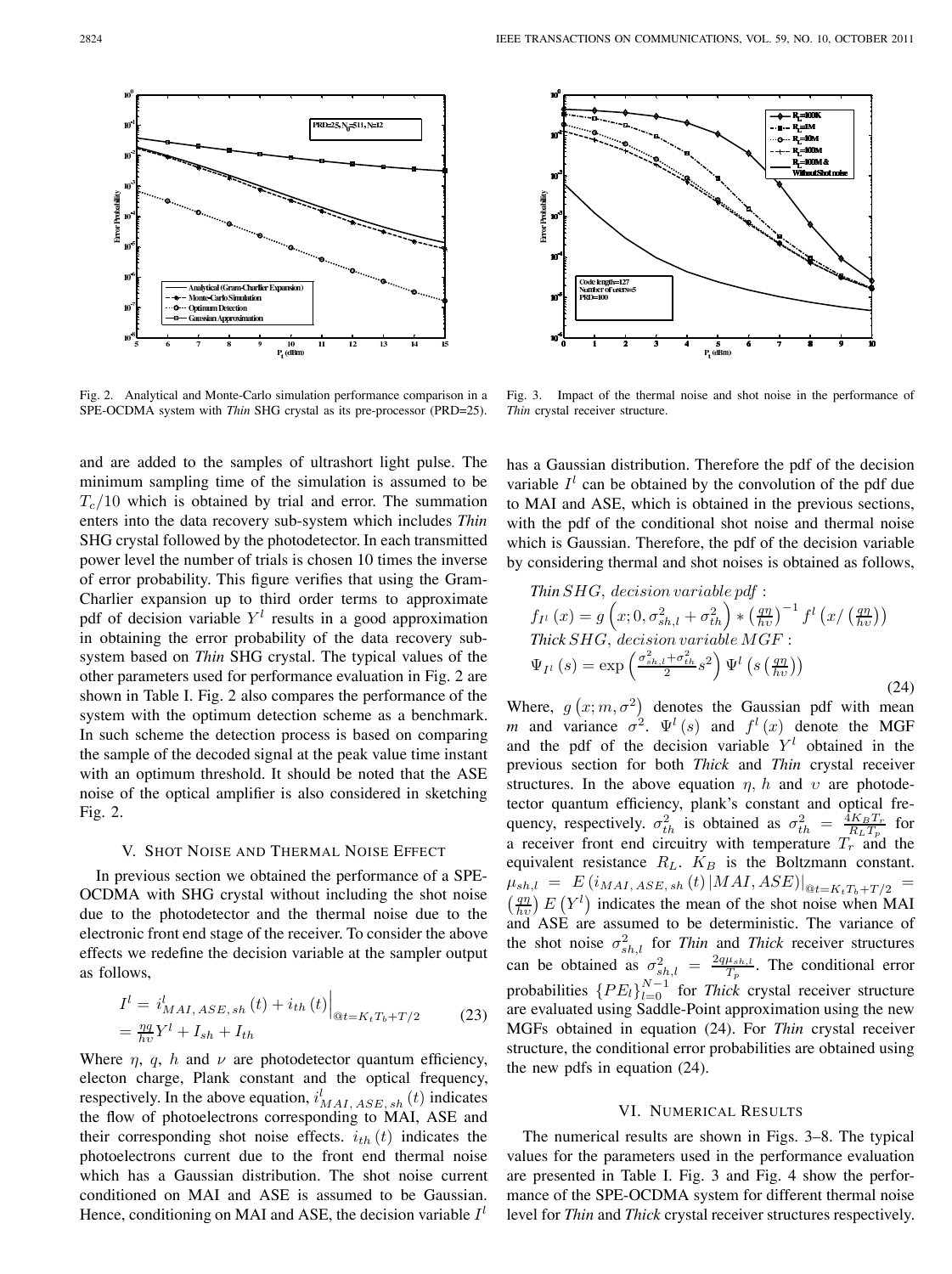

Fig. 4. Impact of the thermal noise and shot noise in the performance of *Thick* crystal receiver structure.

TABLE I TYPICAL PARAMETER VALUES USED IN THIS PAPER

| $\lambda$      | Optical Wavelength                         | $1.55 \mu m$             |
|----------------|--------------------------------------------|--------------------------|
| GVM            | Group Velocity Mismatch                    | 0.4 ps/mm                |
| L              | Length of Thick crystal                    | >1cm                     |
| $P_c$          | The physical coefficient of the crystal    | $\approx 320 m^{-1}$     |
| $\chi$         | Second order susceptibility of the crystal | $1.6 \times 10^{-8}$ esu |
| $\kappa$       | Dielectric constant of the crystal         | 4                        |
| $T_c$          | Ultrashort pulsewidth                      | $400f$ sec               |
| PRD            | Processing Ratio of the Detector           | 25,50,100                |
| $T_r$          | Receiver temperature                       | $300^{\circ} K$          |
| $R_L$          | <b>Load Resistance</b>                     | $1000\Omega$             |
| $G_{amp}$      | Gain of the optical amplifier              | 30dB                     |
| $L_1$          | Path loss before the optical amplifier     | $-10dB$                  |
| $L_2$          | Path loss after the optical amplifier      | $-5dB$                   |
| K              | Excess spreading factor                    | 5                        |
| $\overline{N}$ | Number of users                            | 10,20                    |
| $N_0$          | Code length                                | 127,511                  |
|                |                                            |                          |

The impact of photodetector shot noise is also sketched in these figures. The length of signature sequence, the number of users and the  $PRD$  due to the photodetectors are fixed at 127, 5 and 100 respectively. As it is shown in Fig. 3 the performance of *Thin* crystal receiver is more sensitive to the thermal and shot noise compared to the performance of *Thick* crystal receiver. This is because of the longer length of the *Thick* crystal which provides more gain for the pulse in combating thermal and shot noises. Also, by comparing Fig. 3 and Fig. 4, we deduce that in low transmitted peak powers, e.g., less than  $7dBm$ , and in the presence of high level of thermal noise with  $R_L = 100K\Omega$  and the shot noise, the performance of *Thick* crystal receiver structure outperforms the *Thin* crystal receiver one by several orders of magnitude.

Fig. 5 shows performance of the SPE-OCDMA system for different values of PRDs in two different conditions. In first case a simple conventional photodetector is used for the ultrashort pulse detection and in second case a nonlinear *Thick* SHG crystal is used prior to the photodetector. Fig. 6 sketches the performance of a SPE-OCDMA system with a nonlinear *Thin* crystal employed as the pre-processor, and it is compared with the performance of the receiver with a simple photodetector. As it is shown performance of the SPE-



Fig. 5. Performance of power linear receiver and *Thick* crystal receiver structure for different photodetector speeds.



Fig. 6. Performance of power linear receiver and *Thin* crystal receiver structure for different photodetector speeds.

OCDMA receivers substantially degrades when the simple conventional low speed photodetector is used compare to the case in which *Thin* or *Thick* SHG crystals are employed prior to the photodetectors. The performance of the optimum detector which samples the received signal exactly at the peak value time instant is also shown as a benchmark. These figures also show that a large amount of performance improvement in the sub-optimum, but practical receivers, based on *Thin* or *Thick* SHG crystals is required.

Fig. 7 sketches the performance of *Thick* crystal receiver structure for different number of users. The transmitted peak power varies in three levels namely  $P_t = -5, 0, 5dBm$  which form three curves in Fig. 7. The  $PRD$  corresponding to the photodetector is assumed to be 25 which results in 100 GHz bandwidth for a very fast photodetector impulse response when the pulse width is fixed at  $400fs$ . The length of the signature sequences used in the network is fixed at 127. As it is expected in each transmitted power level the performance of SPE-OCDMA receivers improves while the number of users decreases because of decreasing the variance of the MAI noise.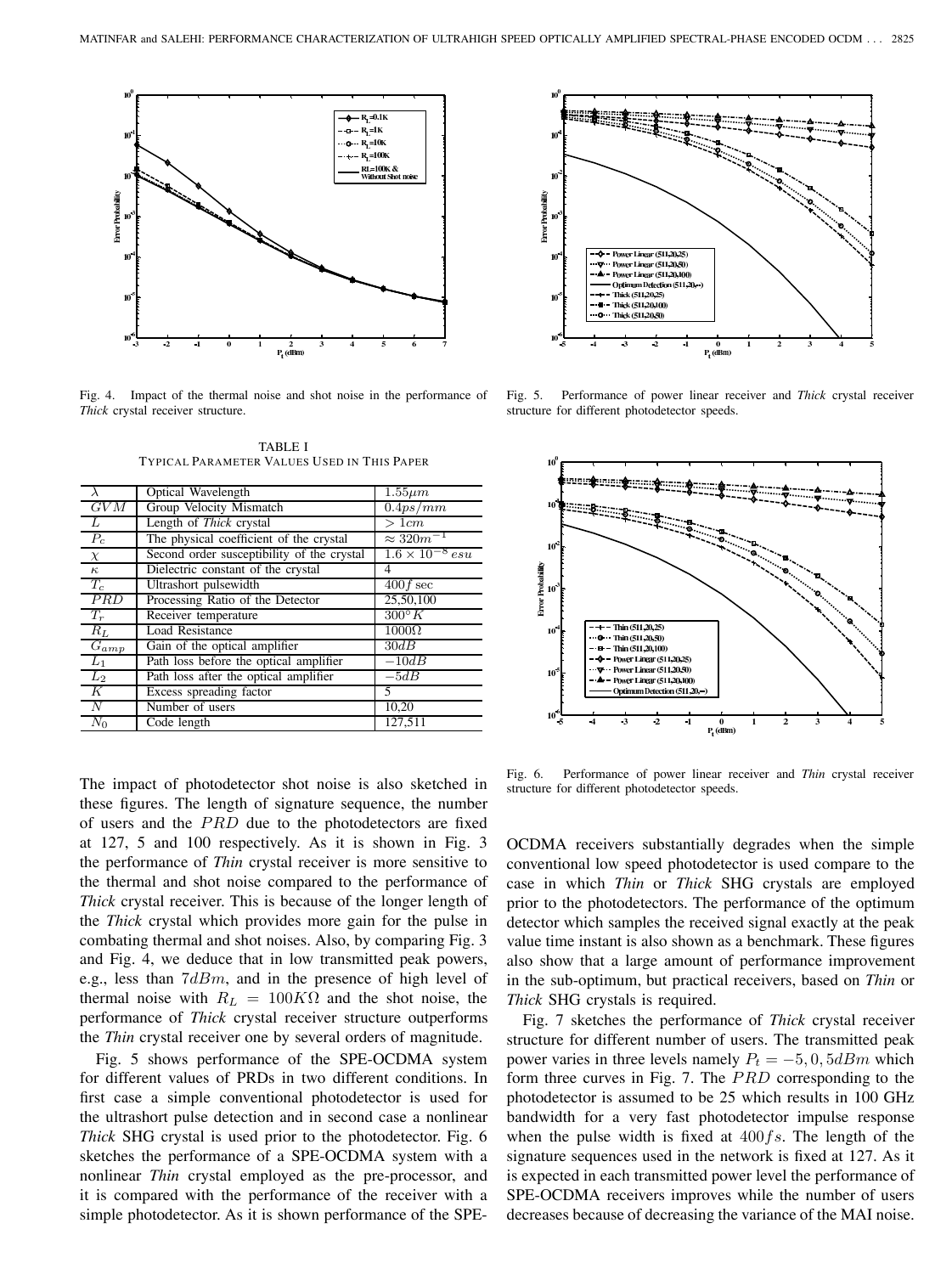

Fig. 7. Error probability versus the number of users in *Thick* crystal receiver structure.



Fig. 8. Error probability versus the code length in *Thin* crystal receiver structure.

The performance degrades when the peak transmitted power decreases from  $5dBm$  to  $-5dBm$ . The performance trend by increasing the length of signature sequence from 64 to 1024 is sketched in Fig. 8 for three cases of 10, 15 and 20 number of users. The peak power level of the transmitter is fixed at  $5dBm$ . The  $PRD$  due to the photodetectors used in the receiver is fixed at 25. As it is observed in this figure the performance of SPE-OCDMA receiver improves while the code length increases because of the decrease in variance due to the MAI noise.

## VII. CONCLUSION

In this paper a nonlinear sub-system employing Second Harmonic Generation effect imposed in *Thin* and *Thick* crystals was considered as the pre-processor prior to the low-speed photodetector to overcome the difficulties in the detection of the ultrashort light pulses in a SPE-OCDMA system. We presented an in-depth analysis for the performance evaluation of the SPE-OCDMA systems with *Thin* and *Thick* crystal receiver structures. We obtained a closed form expressions as an approximation for the error probability in *Thin* crystal receiver structure and its accuracy was verified by the Monte-Carlo simulation. Using the analytical expressions the performance of SPE-OCDMA systems in terms of the code-length, the number of users and also the speed of the photodetector was presented and the amount of performance degradation due to the increase in the number of users, decrease in the code-length and decrease in photodetector speed was shown numerically. It was also shown that using the SHG crystals in the receiver the performance outperforms substantially compared to the power-linear receivers. Furthermore it was shown that even though a large amount of performance improvement is achieved by SHG crystals but their performance is still few orders of magnitudes worse than the performance of the optimum detection.

## APPENDIX A

In this appendix the coefficients  $\alpha$ ,  $\beta$ ,  $c_0$  and  $c_3$  corresponding to the pdf approximation of the decision variable *Y* in *Thin* SHG crystal data recovery sub-system is obtained. Using the Gram-Charlier expansion with the Gamma function as its kernel, the pdf  $f(x)$  of the decision variable can be written as follows [18],

$$
f(x) = \sum_{i=0}^{+\infty} a_i e^{-x} x^{\alpha} L_i^{\alpha}(x)
$$
 (A.1)

Where  $L_i^{\alpha}(x)$  is the generalized Laguerre polynomial of degree *i* with the parameter  $\alpha$  which is defined as follows [18],

$$
L_i^{\alpha}(x) \stackrel{\Delta}{=} \frac{e^{-x} x^{\alpha}}{i!} \frac{d^i}{dx^i} \left( e^{-x} x^{\alpha + i} \right)
$$
 (A.2)

The expansion coefficients  ${a_i}_{i=0}^{\infty}$  are computed using the following orthogonality relation between the Laguerre polynomials with  $\phi^{\alpha}(x) \stackrel{\Delta}{=} e^{-x} x^{\alpha}$  as the weight function.

$$
\frac{i!}{\Gamma(\alpha+i+1)} \int_{0}^{\infty} e^{-x} x^{\alpha} L_{i}^{\alpha}(x) L_{j}^{\alpha}(x) dx = \delta(i, j)
$$
\n
$$
a_{i} = \frac{i!}{\Gamma(\alpha+i+1)} \int_{0}^{\infty} L_{i}^{\alpha}(x) f(x) dx
$$
\n(A.3)

Where  $\delta(i, j)$  is the Kronecker delta function which is 1 when *i* and *j* are equal and otherwise it is 0. Let us define a scaling factor  $\beta$  and changing the expansion variable as  $x \to x/\beta$ then we have [18],

$$
f(x) = \sum_{i=0}^{\infty} c_i e^{-x/\beta} (x/\beta)^{\alpha} L_i^{\alpha} (x/\beta)
$$
 (A.4)

Where  ${c_i}_{i=0}^{\infty}$  can be computed with changing the integration variable x to  $t = x/\beta$  as follows,

$$
c_i = \frac{i!}{\beta \Gamma(\alpha + i + 1)} \int_{0}^{\infty} L_i^{\alpha}(x/\beta) f(x/\beta) dx
$$
 (A.5)

Because of the difficulty in obtaining higher order statistical moments used for pdf approximation, the expansion in (A.4) is computed up to fourth order. The corresponding expansion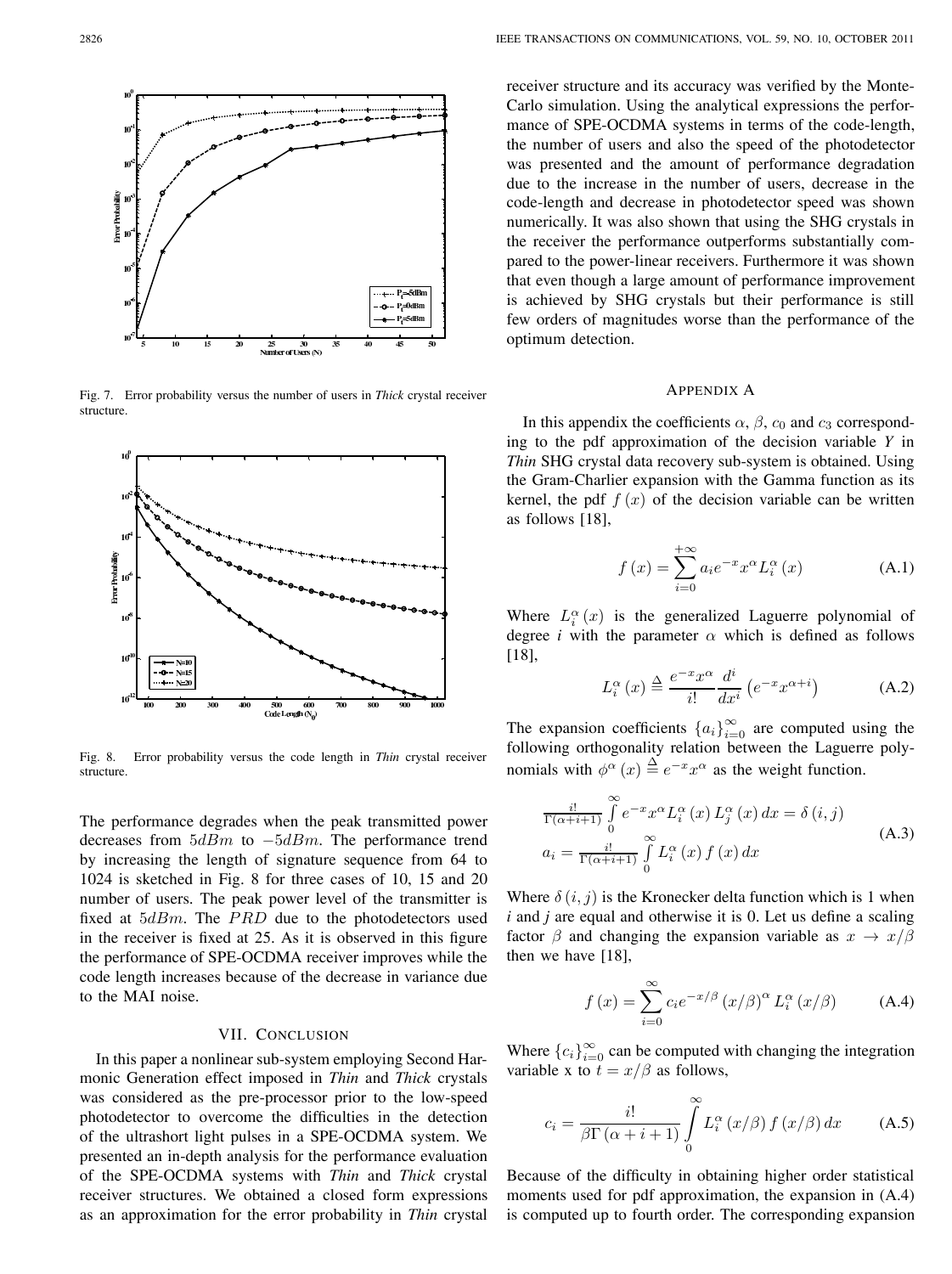coefficients are computed as follows [18],

$$
c_0 = \frac{m_1}{(m_2 - m_1^2) \Gamma\left(\frac{m_1}{m_2 - m_1^2}\right)}
$$
  
\n
$$
c_1 = \frac{1}{\beta \Gamma(\alpha + 2)} \left[1 + \alpha - \frac{m_1}{\beta}\right]
$$
  
\n
$$
c_2 = \frac{1}{\beta \Gamma(\alpha + 3)} \left[ (\alpha + 1) (\alpha + 2) - \frac{2m_1}{\beta} (\alpha + 2) + \frac{m_2}{\beta^2} \right]
$$
  
\n
$$
c_3 = \frac{1}{\beta \Gamma(\alpha + 4)} \left[ \frac{m_2}{\beta^2} (\alpha + 3) - \frac{m_3}{\beta^3} \right]
$$
  
\n(A.6)

In the above equation,  $m_1$ ,  $m_2$  and  $m_3$  are the first, second and third order moments of the decision variable with pdf denoted by  $f(x)$ . The parameters  $\alpha$  and  $\beta$  are chosen in such a way that the second and third order terms are eliminated, i.e.,  $c_1 = c_2 = 0$ . Then we have,

$$
\alpha = \frac{m_1^2}{m_2 - m_1^2} - 1 \quad , \quad \beta = \frac{m_2 - m_1^2}{m_1} \tag{A.7}
$$

### APPENDIX B

In this appendix we obtain closed form expressions for the first three moments of the decision variable represented in (14) for *Thin* crystal SHG crystal data recovery sub-system when bit "0" is transmitted. In this case,  $r_j^l(t)$  contains only the band-limited noise  $Q^l(t) = Q_x^l(t) + jQ_y^l(t)$  in which  $Q_x^l(t)$ and  $Q_y^l(t)$  are the quadrature components of noise. Let's define the random process  $S_0^l(t)$  as  $S_0^l(t) \triangleq \frac{C^2}{T_p} \times \left| r_j^l(t) \right|^4$ for transmitting bit "0," so, according to equation  $(14)$ , the decision variable  $Y_0^l$  is the integral of this random process. The autocorrelation function of  $S_0^l(t)$ , denoted by  $R_0^l(\tau)$  is evaluated using Maple software as follows,

$$
R_0^l(\tau) = 64 R_{Q^l}^4(\tau) + 256 R_{Q^l}^2(\tau) R_{Q^l}^2(0) + 64 R_{Q^l}^4(0)
$$
 (B.1)

In the above equation  $R_{Q^l}(\tau)$  is the autocorrelation function of the noise  $Q^{l}(t)$ . Using the sampling theorem the random process  $S_0^l(t)$  can be written as follows [19],

$$
S_0^l(t) = \sum_{n = -\infty}^{+\infty} S_0^l (nT_s - T_s/2) \, Sinc\left[\frac{t + T_s/2 - nT_s}{T_s}\right]
$$
\n(B.2)

Where,  $T_s$  is the sampling time corresponding to the random process  $S_0^l(t)$ . According to (B.1) the bandwidth of the process is four times the bandwidth of the process  $Q^{l}(t)$ which is equal to  $1/T_c$ , Therefore the sampling time  $T_s$  is evaluated as  $T_s = T_c/4$ . Substituting (B.2) in (14) and defining  $g_n \triangleq \frac{1}{T_s}$  $T_p/2$ ∫  $-T_p/2$  $Sinc\left(\frac{t-nT_s}{T_s}\right)dt$  the decision variable  $Y_0^l$  for transmitting bit "0" is calculated as follows,

$$
Y_0^l = \frac{1}{4PRD} \sum_{n=-\infty}^{+\infty} S_0^l (nT_s - T_s/2) g_n
$$
 (B.3)

Fig. 9 shows the sequence  ${g_n}_{n=-\infty}^{+\infty}$  versus its index for a typical value of *PRD* that is equal to 100. As it is shown in this figure the sequence  ${g_n}_{n=-\infty}^{+\infty}$  is approximated with a binary sequence. It is equal to 1 for the indices in the range of  $[-2PRD, 2PRD]$  and it is equal to 0 for the other indices.Therefore, (B.3) simplifies to the following equation,

 $2000$ 

$$
Y_0^l = \frac{1}{4PRD} \sum_{n=-(2PRD-1)}^{2PRD} S_0^l (nT_s - T_s/2)
$$
 (B.4)



Fig. 9. The linear combination coefficients due to the decision variable in *Thin* SHG pre-processor (PRD=100).

For the sake of mathematical simplicity, let's approximate the autocorrelation function  $R_{Q^l}(\tau)$  of the noise signal  $Q^l(t)$ with a triangular function as follows,

$$
R_{Q^l}(\tau) \approx \begin{cases} \sigma_l^2 \left(1 - \frac{|\tau|}{T_c}\right) & |\tau| < T_c \\ 0 & \text{Otherwise} \end{cases} \tag{B.5}
$$

In Appendix (D), the first, second and third order moments of the random variables in the form of equation (B.4), denoted by the functions  $M_1^l(N_s)$ ,  $M_2^l(N_s)$  and  $M_3^l(N_s)$ , are evaluated as follows,

$$
m_{1,0}^l = M_1^l(N_s) \stackrel{\Delta}{=} E\left[Y_0^l\right] = 2\sigma_l^4 \times C^2
$$
  
\n
$$
m_{2,0}^l = M_2^l(N_s) \stackrel{\Delta}{=} E\left[\left(Y_0^l\right)^2\right] = \frac{1}{16} \frac{\sigma_l^8 (814N_s - 689 + 64N_s^2)}{N_s^2} \times C^4
$$
  
\n
$$
m_{3,0}^l = M_3^l(N_s) \stackrel{\Delta}{=} E\left[\left(Y_0^l\right)^3\right] =
$$
  
\n
$$
= \frac{1}{64} \frac{\sigma_l^{12} (2.3407 \times 10^5 N_s + 19536N_s^2 - 3.68628 \times 10^5 + 512N_s^3)}{N_s^3} \times C^6
$$
  
\n(B.6)

Where,  $N_s$  denotes the number of elements of the summation in (B.4), i.e.,  $N_s = 4PRD$ .

#### APPENDIX C

In this appendix we obtain the closed form expressions for the first three moments of the decision variable corresponding to the *Thin* crystal SHG data recovery sub-system when bit "1" is transmitted. In this case,  $r_j^l(t)$  contains both the rectangular short pulse  $A(t)$  and the band-limited noise signal  $Q^{l}(t)$ . The pulse  $A(t)$  is assumed to be the rectangular pulse with duration  $T_c$  and amplitude  $\sqrt{P_r}$  in which  $P_r$  denotes the received peak power. So, we have,

$$
A(t) = \begin{cases} \sqrt{P_r} & |t| < T_c/2\\ 0 & \text{Otherwise} \end{cases} \tag{C.1}
$$

Let's define the random process  $S_1^l(t)$  as  $S_1^l(t) \triangleq \frac{C^2}{T_p}$  ×  $\left|r_{i}^{l}(t)\right|^{4}$  when bit "1" is transmitted. The random process  $S_1^l(t)$  in the interval  $[-T_p/2, T_p/2]$  is studied in three subintervals,  $I_1 = [-T_p/2, -T_c/2], I_2 = [-T_c/2, T_c/2]$  and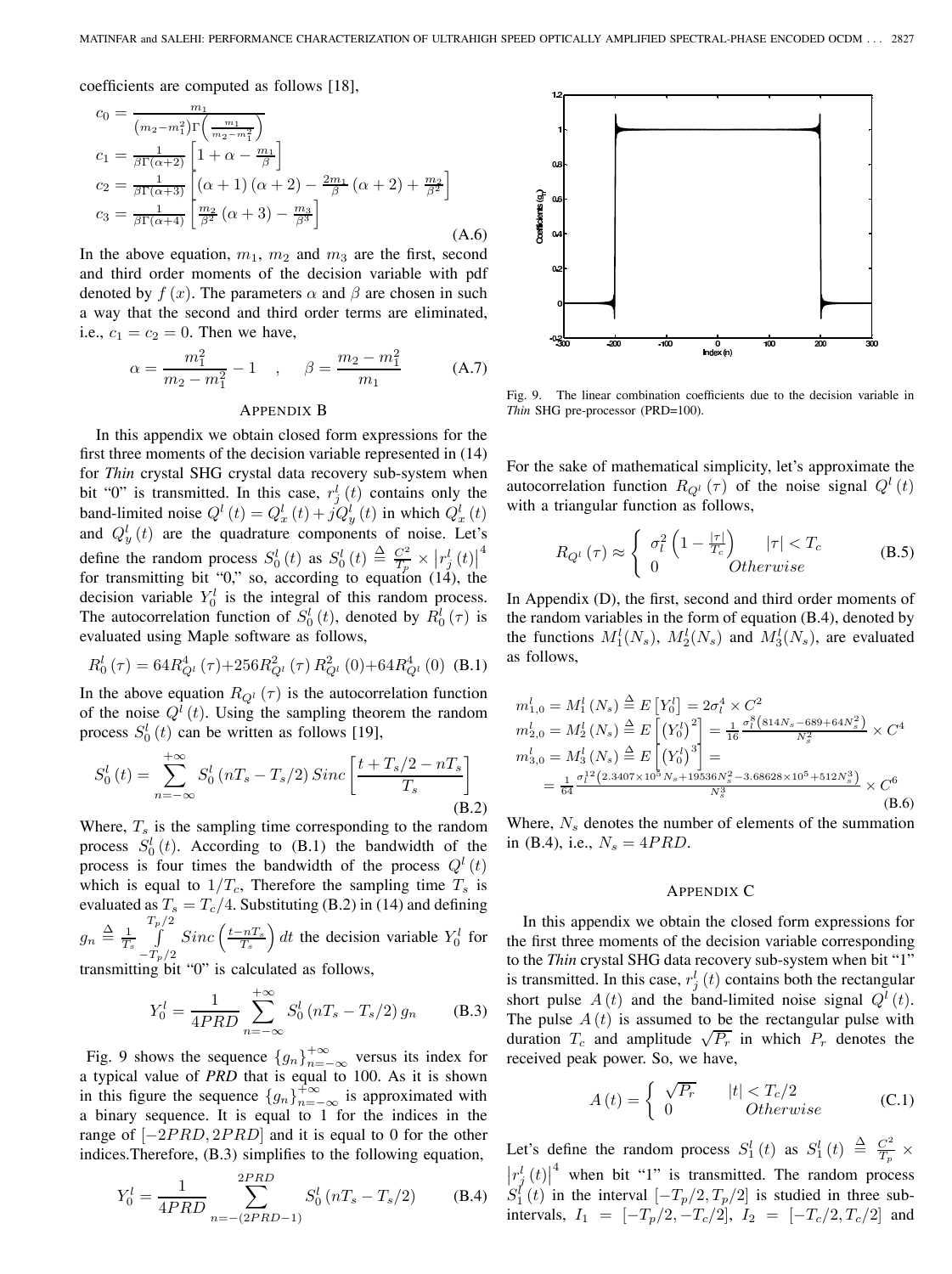$I_3 = [T_c/2, T_p/2]$  separately. So, the random process  $S_1^l(t)$ can be written as follows,

$$
S_{1}(t)
$$
\n
$$
= C^{2} \times \left\{\n\begin{bmatrix}\n\left(Q_{x}^{l}(t)\right)^{2} + \left(Q_{y}^{l}(t)\right)^{2}\right]^{2} & t \in I_{1} = \left[-\frac{T_{p}}{2}, -\frac{T_{c}}{2}\right] \\
\left[\left(Q_{x}^{l}(t) + \sqrt{P_{r}}\right)^{2} + \left(\frac{1}{2}\right)^{2} & t \in I_{2} = \left[-\frac{T_{c}}{2}, \frac{T_{c}}{2}\right] \\
\left(Q_{y}^{l}(t)\right)^{2} + \left(Q_{y}^{l}(t)\right)^{2}\right]^{2} & t \in I_{3} = \left[\frac{T_{c}}{2}, \frac{T_{p}}{2}\right] \\
\left(C_{x}^{l}(t)\right)^{2} + \left(Q_{y}^{l}(t)\right)^{2}\n\end{bmatrix} \right\}.
$$

Therefore, the decision variable for transmitting bit "1" can be written as the summation of  $N_1 = 2 \times PRD - 2$  samples of  $S_0^l(t)$  in the interval  $I_1$  and  $N_2 = 4$  samples of  $S_1^l(t)$  and  $N_3 = 2 \times PRD - 2$  samples of  $S_0^l(t)$ .

$$
Y_1^l = Y^- + Y^0 + Y^+ : Y^- = \left[\frac{2 \times PRD - 2}{4 \times PRD}\right] \frac{1}{2 \times PRD - 2} \times \frac{1}{\sum_{n=-\frac{(2 \times PRD - 1)}{2}} S_1^l (nT_s - T_s/2) n = -(2 \times PRD - 1) Y^0 = \left[\frac{1}{4 \times PRD}\right] \times \left[\begin{array}{c} u_1 S_1^l (-3T_s/2) + u_2 S_1^l (-T_s/2) + \\ u_3 S_1^l (T_s/2) + u_4 S_1^l (3T_s/2) \end{array}\right] : u_j = \frac{1}{T_s} \int_{-2T_s}^{2T_s} Sinc\left(\frac{t + T_s/2 - (j - 2)T_s}{T_s}\right) dt , j = 1, 2, 3, 4 Y^+ = \left[\frac{2 \times PRD - 2}{4 \times PRD}\right] \frac{1}{2 \times PRD - 2} \sum_{n=3}^{2 \times PRD} S_1^l (nT_s - T_s/2) \n(C.3)
$$

Where  $Y^-$ ,  $Y^0$  and  $Y^+$  are the integral of  $S_1^l(t)$  in the intervals  $I_1$ ,  $I_2$  and  $I_3$  respectively. It is obvious that the random variables  $Y^-$  and  $Y^+$  are independent and for mathematical simplicity the covariance between the random variables  $Y^0$ ,  $Y^-$  and  $Y^+$  is neglected. So, the first, second and third order moments of the decision variable for transmitting bit "1" are evaluated as follows,

$$
E\left[Y_{1}^{l}\right] = m_{1}^{+} + m_{1}^{0} + m_{1}^{-}
$$
  
\n
$$
E\left[\left(Y_{1}^{l}\right)^{2}\right] = m_{2}^{+} + m_{2}^{0} + m_{2}^{-} + 2m_{1}^{+}m_{1}^{0} +
$$
  
\n
$$
2m_{1}^{0}m_{1}^{-} + 2m_{1}^{+}m_{1}^{-}
$$
  
\n
$$
E\left[\left(Y_{1}^{l}\right)^{3}\right] = m_{3}^{+} + m_{3}^{0} + m_{3}^{-} + 3m_{2}^{+}m_{1}^{-} +
$$
  
\n
$$
3m_{1}^{+}m_{2}^{-} + 3m_{1}^{0}\left(m_{2}^{+} + m_{2}^{-}\right) +
$$
  
\n
$$
3m_{2}^{0}\left(m_{1}^{+} + m_{1}^{-}\right) + 6m_{1}^{0}m_{1}^{+}m_{1}^{-}
$$
\n(C.4)

Where,  $\{m_1^-, m_2^-, m_3^-\}$ ,  $\{m_1^0, m_2^0, m_3^0\}$  and  ${m_1^+, m_2^+, m_3^+}$  are the corresponding moments of the random variables  $Y^-$ ,  $Y^0$  and  $Y^+$  respectively. The moments due to the variables  $Y^-$  and  $Y^+$  can be evaluated using the expressions related to the moments of the decision variable for transmitting bit "0." The following expressions show the relations between the moments of  $Y^-$  and  $Y^+$  with the functions  $M_1^l(N)$ ,  $M_2^l(N)$  and  $M_3^l(N)$  defined in (B.6).

$$
m_1^+ = m_1^- = \left(\frac{PRD-1}{2\times PRD}\right) M_1^l (2 \times PRD - 2)
$$
  
\n
$$
m_2^+ = m_2^- = \left(\frac{PRD-1}{2\times PRD}\right)^2 M_2^l (2 \times PRD - 2)
$$
  
\n
$$
m_3^+ = m_3^- = \left(\frac{PRD-1}{2\times PRD}\right)^3 M_3^l (2 \times PRD - 2)
$$
 (C.5)

Using the expressions for the first, second and third order moments of the normalized random variable  $Y_n^0$  obtained in Appendix (E) the corresponding moments due to the random variable  $Y^0$  are evaluated as follows,

$$
m_1^0 = \frac{(u_1 + u_2 + u_3 + u_4)(a_0^4 + 8a_0^2 + 8)}{4 \times PRD} \frac{\sigma_1^4}{4} \times C^2
$$
  
\n
$$
m_2^0 = \frac{\begin{bmatrix} (u_1^2 + u_2^2 + u_3^2 + u_4^2) \nu_0 + \\ 2(u_1u_2 + u_2u_3 + u_3u_4) \nu_1 + \\ 2(u_1u_3 + u_2u_4) \nu_2 + 2u_1u_4\nu_3 \end{bmatrix} \frac{\sigma_1^8}{16} \times C^4}{\begin{bmatrix} (u_1^3 + u_2^3 + u_3^3 + u_4^3) \mu_{00} + \\ 6(u_1u_2u_3 + u_2u_3u_4) \mu_{11} + \\ 6(u_1u_2u_4 + u_1u_3u_4) \mu_{12} + \\ 3\begin{bmatrix} u_1^2u_2 + u_1u_2^2 + u_2^2u_3 + u_2u_3^2 + \\ u_3^2u_4 + u_3u_4^2 \end{bmatrix} \mu_{10} + \\ 3\begin{bmatrix} u_1^2u_3 + u_1u_3^2 + u_2^2u_4 + u_2u_4^2 \end{bmatrix} \mu_{20} + \\ m_3^0 = \frac{\begin{bmatrix} 1^2 & 8 & 0 \\ 3 & 0 & 0 \\ 3 & 0 & 0 \\ 3 & 0 & 0 & 0 \end{bmatrix} \frac{\sigma_1^4}{16} \times C^6}{\begin{bmatrix} 1 & 0 & 0 \\ 0 & 0 & 0 \end{bmatrix} \end{bmatrix}
$$

Where,  $\{\nu_0, \nu_1, \nu_2, \nu_3\}$  and  $\{\mu_{00}, \mu_{11}, \mu_{12}, \mu_{10}, \mu_{20}, \mu_{30}\}$  are the polynomials in  $a_0 \triangleq \frac{\sqrt{P_r}}{\sqrt{P_r^2}}$  $\frac{P_r}{\sigma_i^2/2}$  of degree 8 and 12, respectively. The coefficients of these polynomials are computed in Appendix (E). It should be noted that  $Y^0$  is related to  $Y^0$  as  $Y^0 = \frac{C^2 \times \sigma_l^4 / 4}{4PRD} Y_n^0.$ 

### APPENDIX D

In this appendix we obtain a closed form expression for the first, second and third order moments of the random variable  $Y = \frac{1}{N_s} \sum^{N_s}$  $m=1$  $(p_m^2 + q_m^2)^2$  in which  $\vec{P} = [p_1, p_2, ..., p_{N_s}]^t$ and  $\vec{Q} = [q_1, q_2, ..., q_{N_s}]^t$  are the independent zero mean Gaussian random vectors with the covariance matrix denoted by  $\Theta_{N\times N}$ . The (m,n)th element of the covariance matrix  $\Theta_{N\times N}$  is indicated by  $\theta_{m,n}$ . We assume that the covariance matrix  $\Theta_{N \times N}$  is a quad-diagonal matrix, i.e., all the elements of the matrix except the main diagonal and three upper and lower diagonals are equal to 0. Also it is assumed that the elements of the matrix are defined as follows,

$$
\theta_{m,n} = \frac{\sigma_l^2}{2} \begin{cases} 1 - \frac{|m-n|}{4} & |m-n| < 4\\ 0 & Otherwise \end{cases}
$$
 (D.1)

Let us define the random variables  $X_i \triangleq (p_i^2 + q_i^2)^2$ ,  $i =$  $1, 2, ..., N$ .

#### *A. First Order Moment:*

The statistics of the pair  $\{p_i, q_i\}$  is unchanged by varying the index *i*. So, the first moment of the random variable *Y* is computed as follows,

$$
M_1^l(N_s) \stackrel{\Delta}{=} E\left[\frac{1}{N_s} \sum_{n=1}^{N_s} X_i\right] = \frac{1}{N_s} \sum_{n=1}^{N_s} E\left[X_i\right]
$$
  
=  $E\left[X_1\right] = 2\sigma_l^4 \times C^2$  (D.2)

## *B. Second Order Moment:*

The expected value due to the square of the random variable *Y* is computed as follows,

$$
M_1^l(N_s) \stackrel{\Delta}{=} E\left[\frac{1}{N_s} \sum_{n=1}^{N_s} X_i\right] = \frac{1}{N_s} \sum_{n=1}^{N_s} E[X_i]
$$
  
=  $E[X_1] = 2\sigma_1^4 \times C^2$  (D.3)

We can classify the terms in the summation (D.3) into five distinct classes such that the elements in each class have the same values in that summation. In fact  $E[X_i X_j]$  belongs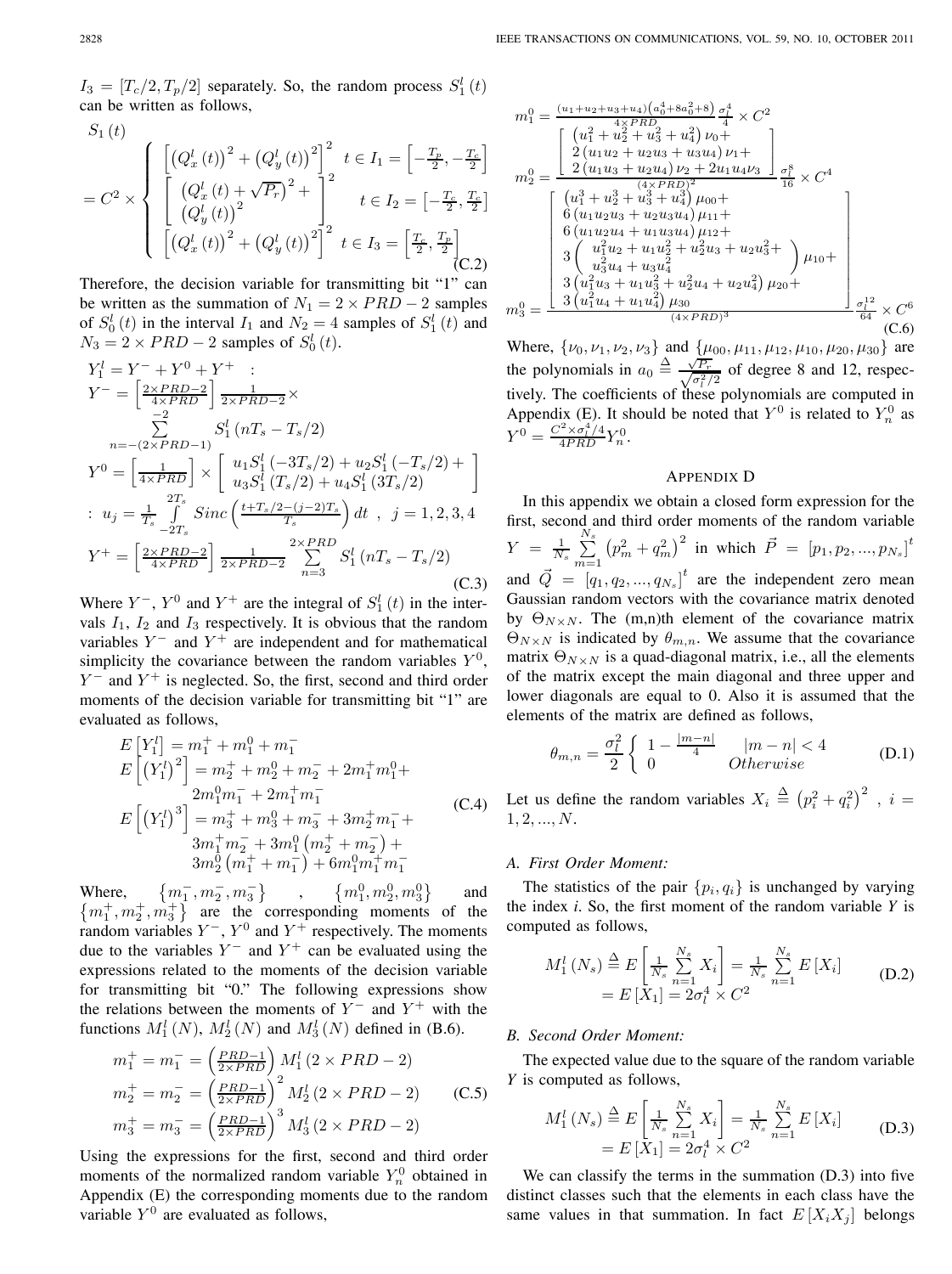TABLE II THE NUMBER OF ELEMENTS AND THE CORRESPONDING VALUES OF THE CLASSES FOR SECOND ORDER MOMENT

TABLE III THE NUMBER OF ELEMENTS AND THE CORRESPONDING VALUES OF THE CLASSES FOR THIRD ORDER MOMENT

| <b>Class</b> |                             |                                                               |
|--------------|-----------------------------|---------------------------------------------------------------|
| Number       | Number of elements          | The corresponding value                                       |
|              | $num_0 = N_s$               | $s_0 = 384 (\sigma_1^8/16) \times C^4$                        |
| C            | $num_1 = 2(N_s - 1)$        | $s_1 = (228.25) (\sigma_1^8/16) \times C^4$                   |
| $\mathbf{R}$ | $num_2 = 2(N_s - 2)$        | $s_2 = 132 \left( \frac{\sigma_0^8}{16} \right) \times C^4$   |
| 4            | $num_3 = 2(N_s - 3)$        | $s_3 = 78.75 \left( \frac{\sigma_0^8}{16} \right) \times C^4$ |
| $\leq$       | $num_4 = N_s^2 - 7N_s - 12$ | $s_4 = 4\sigma_i^8 \times \overline{C^4}$                     |

to class1 when  $|i - j|$ , belongs to class2 when  $|i - j| = 0$ , belongs to class3 when  $|i - j| = 1$ , belongs to class4 when  $|i - j| = 2$  and finally it belongs to class5 when  $|i - j| \ge 4$ . The number of elements in each class and its corresponding value is evaluated using the Maple software and are represented in Table II. By substituting the values of each class in the summation (D.3) and doing some algebra, the second order moment of the random variable *Y* is obtained as follows,

$$
M_2^l(N_s) = \frac{1}{N_s^2} \begin{pmatrix} num_0s_0 + num_1s_1 + \\ + num_2s_2 + num_3s_3 + num_4s_4 \end{pmatrix} =
$$
  
= 
$$
\frac{1}{16} \frac{\sigma_l^8 (814N_s - 689 + 64N_s^2)}{N_s^2} \times C^4
$$
 (D.4)

## *C. Third Order Moment:*

The expected value due to the cube of the random variable *Y* is computed as follows,

$$
M_3^l(N) \stackrel{\Delta}{=} E\left[\left(\frac{1}{N_s} \sum_{n=1}^{N_s} X_i\right)^3\right]
$$
  
=  $\frac{1}{N_s^3} \sum_{i=1}^{N_s} \sum_{j=1}^{N_s} \sum_{k=1}^{N_s} E\left(X_i X_j X_k\right)$  (D.5)

To obtain a closed expression for the above summation, the terms are classified into 15 different classes in such a way that the elements in each class have the same value. In fact,  $E(X_i X_j X_k)$  belongs to class1 when  $(|i - j| = 0,$  $|j - k| = 0$ , belongs to class2 when  $(|i - j| = 1, |j - k| =$ 0), belongs to class3 when  $(|i - j| = 2, |j - k| = 0)$ , belongs to class4 when  $(|i - j| = 3, |j - k| = 0)$ , belongs to class5 when  $(|i - j| = 1, |j - k| = 1)$ , belongs to class6 when  $(|i - j| = 1, |j - k| = 2)$ , belongs to class7 when  $(|i - j| = 1, |j - k| = 3)$ , belongs to class8 when  $(|i - j| = 2,$  $|j - k| = 2$ ), belongs to class9 when  $(|i - j| = 2, |j - k| =$ 3), belongs to class10 when  $(|i - j| = 3, |j - k| = 3)$ , belongs to class11 when  $(|i - j| = 0, |j - k| \ge 4)$ , belongs to class12 when  $(|i - j| = 1, |j - k| \ge 4)$ , belongs to class13 when  $(|i - j| = 2, |j - k| \ge 4)$ , belongs to class 14 when  $(|i - j| = 3, |j - k| \ge 4)$  and finally it belongs to class15 when  $(|i - j| \ge 4, |j - k| \ge 4)$ . The number of elements in each class and also their corresponding values, computed in Maple software, are shown in Table III. By substituting the values of each class in the summation (D.5) and doing some algebra, the third order moment of the random variable *Y* is

| Class<br>Number | Number of elements                              | The corresponding value                                                                      |
|-----------------|-------------------------------------------------|----------------------------------------------------------------------------------------------|
| $\mathbf{1}$    | $num_0 = N_s$                                   | $m_{0,0}=E(X_1^3)$<br>$=46080 \left( \frac{\sigma l^2}{64} \right) \times C^6$               |
| 2               | $num_1 = 6N_s - 6$                              | $m_{0,1} = E(X_1 X_2^2)$<br>$= 22182 \left( \frac{\sigma_l^{12}}{l} / 64 \right) \times C^6$ |
| 3               | $num_2 = 6N_s - 12$                             | $m_{0,2}=E(X_1X_2^2)$<br>$= 10368 \left( \frac{\sigma l^2}{64} \right) \times C^6$           |
| $\overline{4}$  | $num_3 = 6N_s - 18$                             | $m_{0,3} = E(X_1 X_4^2)$<br>$=4680\left(\sigma_l^{12}/64\right)\times C^6$                   |
| 5               | $num_4 = 6N_s - 12$                             | $m_{1,1} = E(X_1X_2X_3)$<br>$= 10425 \left( \frac{\sigma l^2}{64} \right) \times C^6$        |
| 6               | $num_5 = 12N_s - 36$                            | $m_{1,2} = E(X_1X_2X_4)$<br>$= 4433 \left( \frac{\sigma l^2}{64} \right) \times C^6$         |
| 7               | $num_6 = 12N_s - 48$                            | $m_{1,3} = E(X_1X_2X_5)$<br>$= 2100 \left( \frac{\sigma l^2}{64} \right) \times C^6$         |
| 8               | $num_7 = 6N_s - 24$                             | $m_{2,2} = E(X_1X_3X_5)$<br>$= 1856 \left( \frac{\sigma l^2}{64} \right) \times C^6$         |
| 9               | $num_8 = 12N_s - 60$                            | $m_{2,3} = E(X_1X_3X_6)$<br>$= 1250 \left( \frac{\sigma_1^{12}}{64} \right) \times C^6$      |
| 10              | $num_9 = 6N_s - 36$                             | $m_{3,3} = E(X_1X_4X_7)$<br>$= 788 \left( \frac{\sigma l^2}{64} \right) \times C^6$          |
| 11              | $num_{10} = 3N_s^2$<br>$-21N_s + 36$            | $m_{0,x} = E(X_1^2) E(X_1)$<br>$=$ 3072 $(\sigma_l^{12}/64) \times C^6$                      |
| 12              | $num_{11} = 6N_s^2$<br>$-54N_s + 120$           | $m_{1,x} = E(X_1X_2) E(X_1)$<br>$= 1826 (\sigma_l^{12}/64) \times C^6$                       |
| 13              | $num_{12} = 6N_s^2$<br>$-66N_s + 180$           | $m_{2,x} = E(X_1X_3) E(X_1)$<br>$= 1056 \left( \sigma_l^{12}/64 \right) \times C^6$          |
| 14              | $num_{13} = 6N_s^2$<br>$-78N_s + 252$           | $m_{3,x} = E(X_1X_4) E(X_1)$<br>$= 630 \left( \frac{\sigma l^2}{64} \right) \times C^6$      |
| 15              | $num_{14} = N_s^3 - 21N_s^2$<br>$+146N_s - 336$ | $m_{x,x} = E^3(X_1)$<br>$=512\left(\sigma_l^{12}/64\right)\times C^6$                        |

obtained as follows,

$$
M_3^l(N) =
$$
\n
$$
\frac{1}{N_3^3} \left( \begin{array}{l} num_0m_{0,0} + num_1m_{1,0} + num_2m_{2,0} \\ + num_3m_{3,0} + num_4m_{1,1} + num_5m_{1,2} \\ + num_6m_{1,3} + num_7m_{2,2} + num_8m_{2,3} \\ + num_9m_{3,3} + num_{10}m_{0,x} + num_{11}m_{1,x} \\ + num_{12}m_{2,x} + num_{13}m_{3,x} + num_{14}m_{x,x} \end{array} \right) =
$$
\n
$$
= \frac{1}{64} \frac{1}{\frac{\sigma_l^{12}}{\sqrt{3}}} \left( \begin{array}{l} 2.3407 \times 10^5 N_s + 19536N_s^2 \\ -3.68628 \times 10^5 + 512N_s^3 \\ \frac{N_s^3}{N_s^3} \end{array} \right) \times C^6 \tag{D.6}
$$

## APPENDIX E

In this appendix we obtain the first, second and third order moments of the normalized random variable  $Y_n^0 = u_1 X_1 +$  $u_2X_2+u_3X_3+u_4X_4$ . In this expression the random variables  ${X_i}_{i=1}^4$  are defined as  $X_i \stackrel{\Delta}{=} (P_i^2 + q_i^2)^2$ ,  $i = 1, 2, 3, 4$ where the random vectors  $\vec{P} = [P_1, P_2, P_3, P_4]^t$  and  $\vec{Q} =$  $[q_1, q_2, q_3, q_4]^t$  are independent Gaussian vectors.  $\vec{Q}$  is a zero mean random vector and  $[a_0, a_0, a_0, a_0]^t$  is the mean value corresponding to the random vector  $\vec{P}$  where  $a_0$  is defined as  $a_0 \triangleq \frac{\sqrt{P_r}}{\sqrt{P_r}}$  $\frac{p_{r}}{\sigma_{l}^{2}/2}$ . The covariance matrix due to these vectors are denoted by  $\Theta_{4\times4}$  that is defined as follows,

$$
\Theta_{4\times4} = \begin{bmatrix} 1.00 & 0.75 & 0.50 & 0.25 \\ 0.75 & 1.00 & 0.75 & 0.50 \\ 0.50 & 0.75 & 1.00 & 0.75 \\ 0.25 & 0.50 & 0.75 & 1.00 \end{bmatrix}
$$
 (E.1)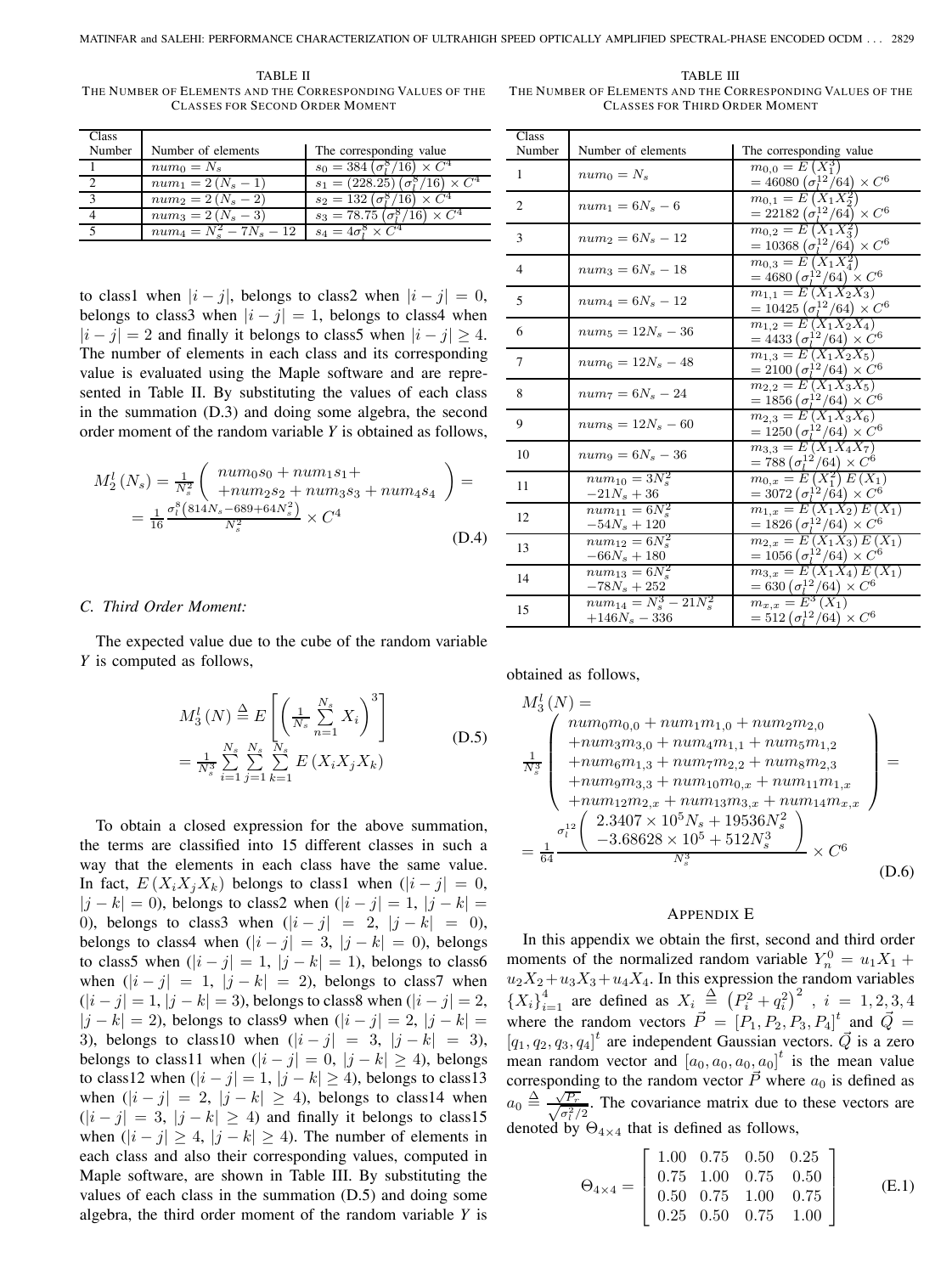By squaring and cubing the random variable  $Y_n^0$  and doing some simple algebra we have,

$$
m_{0,1} = E(Y_n^0) = (u_1 + u_2 + u_3 + u_4) E(X_1)
$$
  
\n
$$
m_{0,2} = E\left[ (Y_n^0)^2 \right] = (u_1^2 + u_2^2 + u_3^2 + u_4^2) E(X_1^2) + 2(u_1u_2 + u_2u_3 + u_3u_4) E(X_1X_2) + 2(u_1u_3 + u_2u_4) E(X_1X_3) + 2u_1u_4 E(X_1X_4)
$$
  
\n
$$
m_{0,3} = E\left[ (Y_n^0)^3 \right] = (u_1^3 + u_2^3 + u_3^3 + u_4^3) E(X_1^3) + 6(u_1u_2u_3 + u_2u_3u_4) E(X_1X_2X_3) + 6(u_1u_2u_4 + u_1u_3u_4) E(X_1X_2X_4) + 3(u_1^2u_3 + u_1u_3^2 + u_2^2u_4 + u_2u_4^2) E(X_1^2X_3) + 3\left( \begin{array}{c} u_1^2u_2 + u_1u_2^2 + u_2^2u_3 + 2u_3u_4 \\ u_2u_3^2 + u_3^2u_4 + u_3u_4^2 \end{array} \right) E(X_1^2X_2) + 3(u_1^2u_4 + u_1u_4^2) E(X_1^2X_4)
$$
\n(E.2)

The terms related to the correlations among the elements of the set  ${X_i}_{i=1}^4$  is obtained using the Maple software and can be represented by the polynomials of the input pulse amplitude  $a_0$  as the following expressions.

$$
E(X_1) = a_0^4 + 8a_0^2 + 8
$$
  
\n
$$
\nu_0 \stackrel{\Delta}{=} E(X_1^2) = a_0^8 + 32a_0^6 + 288a_0^4 + 768a_0^2 + 384
$$
  
\n
$$
\nu_1 \stackrel{\Delta}{=} E(X_1X_2) = a_0^8 + 28a_0^6 + 221a_0^4 + 518a_0^2 + 228.25
$$
  
\n
$$
\nu_2 \stackrel{\Delta}{=} E(X_1X_3) = a_0^8 + 24a_0^6 + 164a_0^4 + 336a_0^2 + 132
$$
  
\n
$$
\nu_3 \stackrel{\Delta}{=} E(X_1X_4) = a_0^8 + 20a_0^6 + 117a_0^4 + 208.5a_0^2 + 78.75
$$
  
\n
$$
\mu_{00} \stackrel{\Delta}{=} E(X_1^3) = a_0^{12} + 72a_0^{10} + 1800a_0^8 + 19200a_0^6 + 86400a_0^4 + 138240a_0^2 + 46080
$$

$$
\mu_{10} \stackrel{\Delta}{=} E\left(X_1^2 X_2\right) = a_0^{12} + 64a_0^{10} + 1422a_0^8 + 13441a_0^6 + 53328a_0^4 + 74925a_0^2 + 22182
$$

$$
\mu_{20} \stackrel{\Delta}{=} E\left(X_1^2 X_3\right) = a_0^{12} + 56a_0^{10} + 1088a_0^8 + 9024a_0^6 + 31632a_0^4 + 39552a_0^2 + 10368
$$

$$
\mu_{30} \stackrel{\Delta}{=} E\left(X_1^2 X_4\right) = a_0^{12} + 48a_0^{10} + 798a_0^8 + 5688a_0^6 + 17289a_0^4 + 19080a_0^2 + 4680
$$

$$
\mu_{11} \stackrel{\Delta}{=} E\left(X_1 X_2 X_3\right) = a_0^{12} + 56a_0^{10} + 1090a_0^8 + 9064a_0^6 + 31849a_0^4 + 36870a_0^2 + 10425
$$

$$
\mu_{12} \stackrel{\Delta}{=} E\left(X_1 X_2 X_4\right) = a_0^{12} + 48a_0^{10} + 802a_0^8 + 5744a_0^6 + 17473a_0^4 + 1909a_0^2 + 4433
$$
\n(E.3)

The polynomials are of degree 8 and 12 for computing the second order moment  $m_{0,2}$  and the third order moment  $m_{0,3}$ respectively. Therefore, by substituting the above values in (E.2) the first, second and third order moments corresponding to the random variable *Y* is obtained as follows,

$$
m_{0,1} = E(Y_n^0) = (u_1 + u_2 + u_3 + u_4) (a_0^4 + 8a_0^2 + 8)
$$
  
\n
$$
m_{0,2} = E\left[(Y_n^0)^2\right] = (u_1^2 + u_2^2 + u_3^2 + u_4^2) \nu_0 +
$$
  
\n
$$
2 (u_1u_2 + u_2u_3 + u_3u_4) \nu_1 + 2 (u_1u_3 + u_2u_4) \nu_2 + 2u_1u_4\nu_3
$$
  
\n
$$
m_{0,3} = E\left[(Y_n^0)^3\right] = (u_1^3 + u_2^3 + u_3^3 + u_4^3) \mu_{00} +
$$
  
\n
$$
6 (u_1u_2u_3 + u_2u_3u_4) \mu_{11} + 6 (u_1u_2u_4 + u_1u_3u_4) \mu_{12} +
$$
  
\n
$$
3 (u_1^2u_3 + u_1u_3^2 + u_2^2u_4 + u_2u_4^2) \mu_{02} +
$$
  
\n
$$
3 (u_1^2u_2 + u_1u_2^2 + u_2^2u_3 + u_2u_3^2 + u_3^2u_4 + u_3u_4^2) \mu_{01} +
$$
  
\n
$$
3 (u_1^2u_4 + u_1u_4^2) \mu_{03}
$$

#### **REFERENCES**

- [1] J. A. Salehi, "Emerging OCDMA communication systems and data networks" (invited), *J. Optical Networking*, vol. 6, no. 9, pp. 1138– 1178, Sep. 2007.
- [2] Z. Jiang, D. S. Seo, S. D. Yang, D. E. Leaird, R. V. Roussev, C. Langrock, M. M. Fejer, and A. M. Weiner, "Four-user 2.5Gb/s spectrally coded OCDMA system demonstration using low power nonlinear processing," *IEEE J. Lightwave Technol.*, vol. 23, no. 1, pp. 143–158, Mar. 2005.
- [3] Z. Zheng, A. M. Weiner, J. H. Marsh, and M. M. Karkhanehchi, "Ultrafast optical thresholding based on two-photon absorption GaAs waveguide photodetectors," *IEEE Photon. Technol. Lett.*, vol. 9, no. 4, pp. 493–495, Apr. 1997.
- [4] R. P. Scott, W. Cong, V. J. Hernandez, K. Li, B. H. Kolner, J. P. Heritage, and S. J. Ben Yoo, "An eight-user time slotted SPECTS O-CDMA testbed: demonstration and simulations," *IEEE J. Lightwave Technol.*, vol. 24, no. 1, Jan. 2006.
- [5] T. Hamanaka, X. Wang, N. Wada, A. Nishiki, and K. Kitayama, "Tenuser truly asynchronous gigabit OCDMA transmission experiment with a 511-chip SSFBG en/decoder," *IEEE J. Lightwave Technol.*, vol. 24, no. 1, Jan. 2006.
- [6] J. Cao, R. G. Broeke, N. K. Fontaine, C. Ji, Y. Du, N. Chubun, K. Aihara, A. Pham, F. Olsson, S. Lourdudoss, and S. J. Ben Yoo, "Demonstration of spectral phase O-CDMA encoding and decoding in monolithically integrated arrayed-waveguide-grating-based encoder," *IEEE Photonics Technol. Lett.*, vol. 18, no. 24, Dec. 2006.
- [7] K. Jamshidi and J. A. Salehi, "Statistical characterization and bit-error rate analysis of lightwave systems with optical amplification using twophoton- absorption receiver structures," *IEEE J. Lightwave Technol.*, vol. 24, no. 3, pp. 1302–1316, Mar. 2006.
- [8] K. Jamshidi and J. A. Salehi, "Performance analysis of spectral-phaseencoded optical CDMA system using two-photon-absorption receiver structure for asynchronous and slot-level synchronous transmitters," *IEEE J. Lightwave Technol.*, vol. 25, no. 6, pp. 1638–1645, June 2007.
- [9] B. Ni, J. S. Lehnert, and A. M. Weiner, "Performance of nonlinear receivers in asynchronous spectral-phase-encoding optical CDMA systems," *IEEE J. Lightwave Technol.*, vol. 25, no. 8, pp. 2069–2080, Aug. 2007.
- [10] Y. Igarashi and H. Yashima, "Performance analysis of coherent ultrashort light pulse CDMA communication systems with nonlinear optical thresholder," *IEICE Trans. Commun.*, vol. E89B, no. 4, Apr. 2006.
- [11] M. D. Matinfar and J. A. Salehi, "Mathematical modeling and statistical analysis of second harmonic generation effects with *thin* and *thick* crystals in ultrahigh speed optically amplified digital lightwave communication systems," *IEEE J. Lightwave Technol.*, vol. 27, no. 16, pp. 3438–3452, Aug. 2009.
- [12] J. A. Salehi, A. M. Weiner, and J. P. Heritage, "Coherent ultrashort light pulse code-division multiple access communication systems," *IEEE J. Lightwave Technol.*, vol. 8, no. 3, Mar. 1990.
- [13] P. A. Humblet and M. Azizoglu, "On the bit error rate of lightwave systems with optical amplifiers," *IEEE J. Lightwave Technol.*, vol. 9, no. 11, pp. 1576–1582, Nov. 1991.
- [14] W. H. Glenn, "Second harmonic generation by picosecond optical pulses," *IEEE J. Quantom Electron.*, vol. 5, no. 6, pp. 284–290, June 1969.
- [15] A. Papoulis, "Narrow-band systems and Gaussianity," *IEEE Trans. Inf. Theory*, vol. 18, no. 1, pp. 20–27, Jan. 1972.
- [16] L. Turin, "The characteristic function of Hermitian quadratic forms in complex normal variables," *Biometrika*, vol. 47, nos. 1–2, June 1960.
- [17] C. W. Helstrom, "Approximate evaluation of detection probabilities in radar and optical communications," *IEEE Trans. Aerosp. Electron. Syst.*, vol. 14, pp. 630–640, July 1978.
- [18] J. Marcum, "A statistical theory of target detection by pulsed radar," *IRE Trans. Inf. Theory*, vol. 6, no. 2, pp. 59–260, Apr. 1960.
- [19] A. Papoulis and S. U. Pillai, *Probability, Random Variables and Stochastic Processes*. McGraw Hill, 2002.
- [20] R. W. Boyd, *Nonlinear Optics*, 2nd edition. Academic Press, 2003.
- [21] G. P. Agrawal, *Fiber-Optic Communication Systems*, 3rd edition. John Wiley and Sons, 2002.
- [22] K. Jamshidi and J. A. Salehi, "Statistical analysis of coherent ultrashort light pulse CDMA with multiple optical amplifiers using additive noise model," *J. Lightwave Technol.*, vol. 23, no. 5, pp. 1842–1851, May 2005.